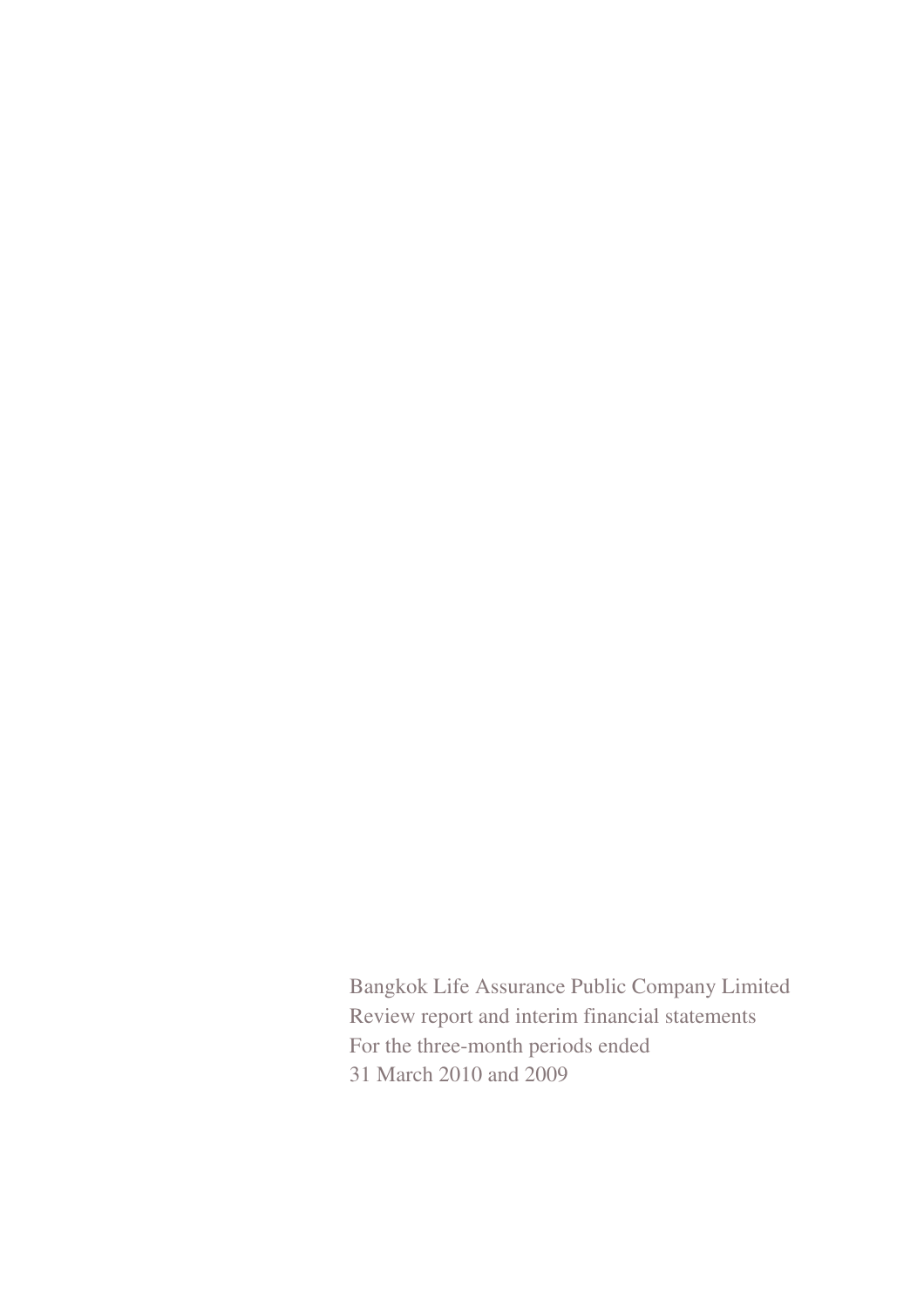#### **Review Report of Independent Auditor**

To the Shareholders of Bangkok Life Assurance Public Company Limited

I have reviewed the accompanying balance sheet of Bangkok Life Assurance Public Company Limited as at 31 March 2010 and the related statements of income, changes in shareholders' equity, and cash flows for the three-month periods ended 31 March 2010 and 2009. These financial statements are the responsibility of the Company's management as to their correctness and the completeness of the presentation. My responsibility is to issue a report on these financial statements based on my reviews.

I conducted my reviews in accordance with the auditing standard applicable to review engagements. This standard requires that I plan and perform the review to obtain moderate assurance as to whether the financial statements are free of material misstatement. A review is limited primarily to inquiries of company personnel and analytical procedures applied to financial data and thus provides less assurance than an audit. I have not performed an audit and, accordingly, I do not express an audit opinion.

Based on my reviews, nothing has come to my attention that causes me to believe that the accompanying financial statements are not presented fairly, in all material respects, in accordance with generally accepted accounting principles.

I have previously audited the financial statements of Bangkok Life Assurance Public Company Limited for the year ended 31 December 2009, in accordance with generally accepted auditing standards and expressed an unqualified opinion on those statements under my report dated 24 February 2010, The balance sheets as at 31 December 2009, as presented herein for comparative purposes, formed an integral part of the financial statements which I audited and reported on. I have not performed any other audit procedures subsequent to the date of that report.

Nonglak Pumnoi Certified Public Accountant (Thailand) No. 4172 Ernst & Young Office Limited Bangkok: 12 May 2010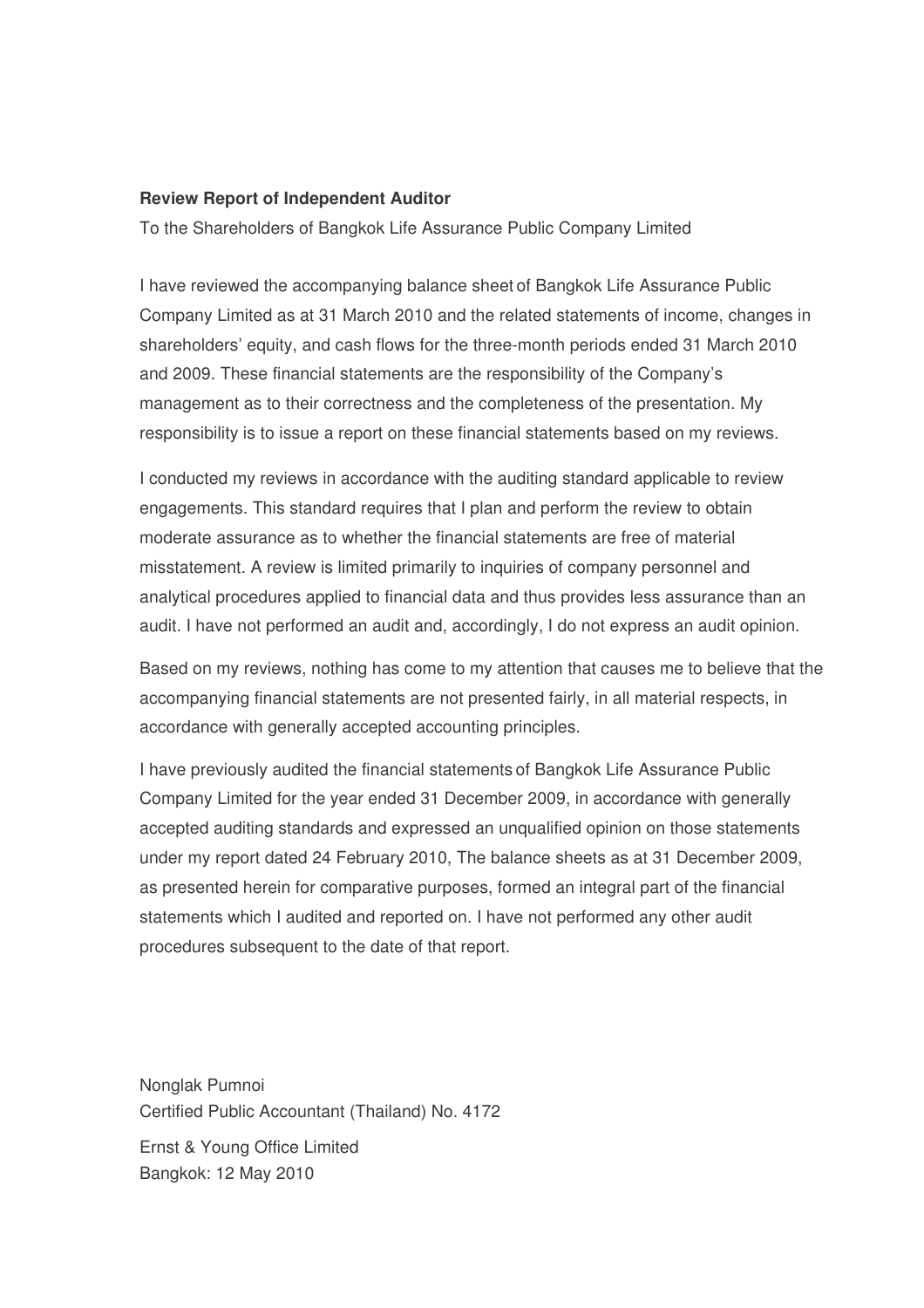#### **Balance sheets**

#### **As at 31 March 2010 and 31 December 2009**

|                                             |         |                | (Unit: Baht)     |
|---------------------------------------------|---------|----------------|------------------|
|                                             | Note    | 31 March 2010  | 31 December 2009 |
|                                             |         | (Unaudited     | (Audited)        |
|                                             |         | but reviewed)  |                  |
| <b>Assets</b>                               |         |                |                  |
| Investments in securities                   |         |                |                  |
| <b>Bonds</b>                                | 12, 13  | 45,167,695,343 | 42,951,296,082   |
| Treasury bills                              |         | 254,717,246    |                  |
| <b>Notes</b>                                |         | 5,270,637,979  | 4,695,637,979    |
| <b>Stocks</b>                               |         | 7,478,929,771  | 4,445,579,430    |
| Debentures                                  |         | 7,741,887,560  | 7,763,767,603    |
| Unit trusts                                 |         | 2,305,268,939  | 2,269,930,337    |
| Other securities                            |         | 10,033,705     | 14,719,539       |
| Total investments in securities             | 4, 6, 7 | 68,229,170,543 | 62,140,930,970   |
| Loans                                       |         |                |                  |
| Policy loans                                |         | 1,273,634,057  | 1,216,888,712    |
| Mortgage loans                              |         | 660,839,241    | 677,767,038      |
| Other loans                                 |         | 12,377,914     | 12,030,737       |
| <b>Total loans</b>                          |         | 1,946,851,212  | 1,906,686,487    |
| Less: Allowance for doubtful accounts       |         | (2,605,722)    | (2,605,722)      |
| Loans - net                                 | 5       | 1,944,245,490  | 1,904,080,765    |
| Cash and deposits at financial institutions | 6,7     | 773,381,031    | 1,718,064,852    |
| Property, building and equipment - net      | 8       | 336,287,905    | 334, 147, 684    |
| Due from reinsurers                         |         | 14,106,027     | 45,348,126       |
| Premium due and uncollected                 | 9       | 1,759,875,308  | 1,135,273,000    |
| Accrued investment income - net             |         | 762,785,566    | 858,651,795      |
| Other assets                                |         |                |                  |
| Intangible assets - net                     |         | 19,731,410     | 17,818,746       |
| <b>Others</b>                               | 6, 10   | 217,563,419    | 185, 151, 748    |
| <b>Total assets</b>                         |         | 74,057,146,699 | 68,339,467,686   |

The accompanying notes are an integral part of the financial statements.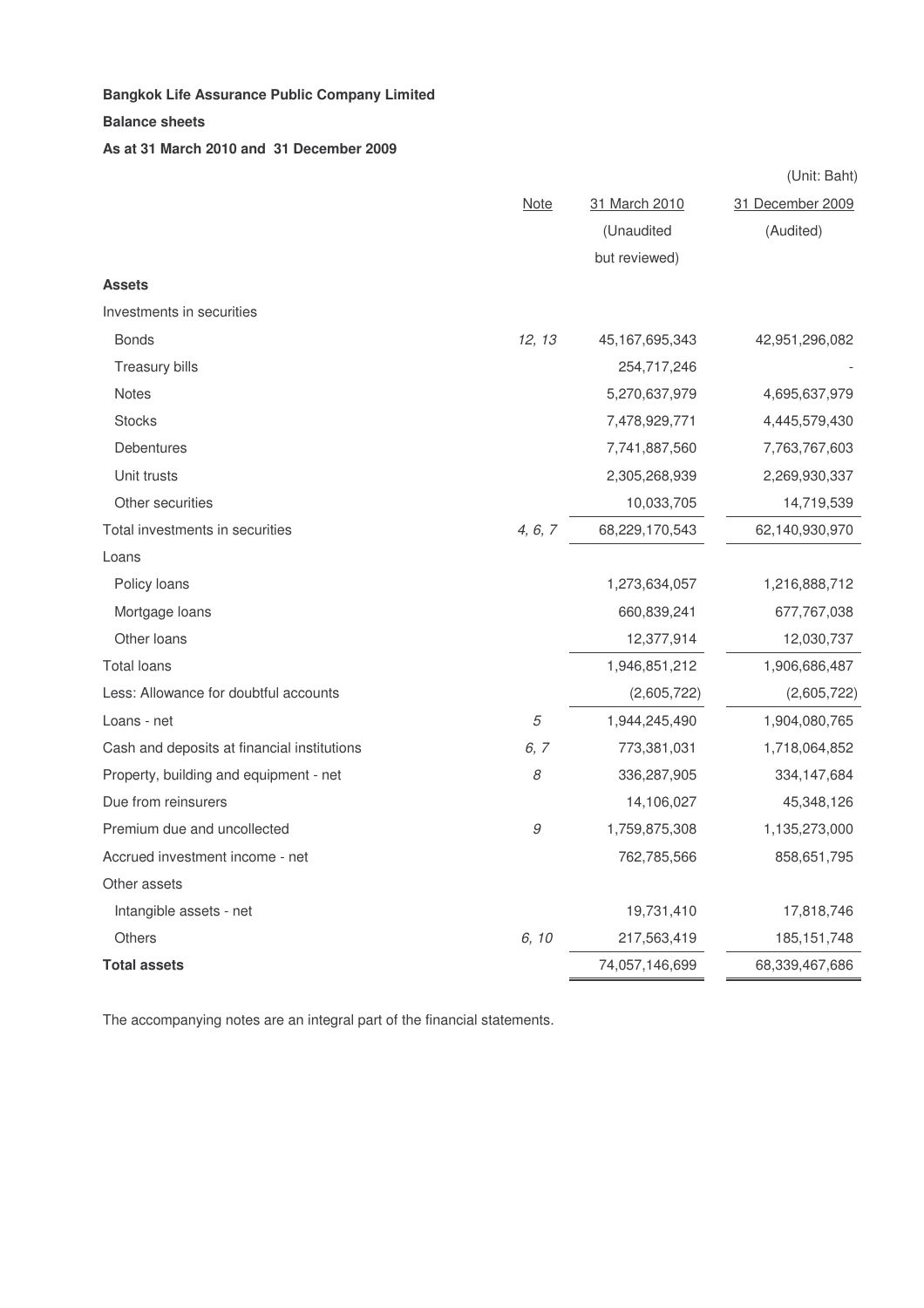#### **Balance sheets (continued)**

### **As at 31 March 2010 and 31 December 2009**

|                                              |             |                | (Unit: Baht)     |
|----------------------------------------------|-------------|----------------|------------------|
|                                              | <b>Note</b> | 31 March 2010  | 31 December 2009 |
|                                              |             | (Unaudited     | (Audited)        |
|                                              |             | but reviewed)  |                  |
| Liabilities and shareholders' equity         |             |                |                  |
| <b>Liabilities</b>                           |             |                |                  |
| Life policy reserve                          |             | 57,845,383,005 | 53,557,935,366   |
| Unpaid policy benefits                       | 6           | 4,865,787,387  | 4,680,399,644    |
| Due to reinsurers                            | 6           | 32,844,523     | 45,651,989       |
| Advance premium receipts                     |             | 1,433,780,764  | 1,417,205,548    |
| Other liabilities                            |             |                |                  |
| Corporate income tax payable                 |             | 319,822,332    | 223,692,406      |
| Others                                       | 6, 11       | 1,597,118,299  | 1,182,988,811    |
| <b>Total liabilities</b>                     |             | 66,094,736,310 | 61,107,873,764   |
| <b>Shareholders' equity</b>                  |             |                |                  |
| Share capital                                | 14          |                |                  |
| Registered share capital                     |             |                |                  |
| 1,220,000,000 ordinary shares of Baht 1 each |             | 1,220,000,000  | 1,220,000,000    |
| Issued and paid-up share capital             |             |                |                  |
| 1,200,000,000 ordinary shares of Baht 1 each |             | 1,200,000,000  | 1,200,000,000    |
| Premium on share capital                     |             | 2,699,821,268  | 2,699,821,268    |
| Unrealised gains                             |             |                |                  |
| Surplus on changes in values of investments  | 4           | 1,323,486,086  | 1,033,412,251    |
| Retained earnings                            |             |                |                  |
| Appropriated                                 |             |                |                  |
| Statutory reserve                            |             | 122,000,000    | 122,000,000      |
| General reserve                              |             | 400,000,000    | 400,000,000      |
| Unappropriated                               |             | 2,217,103,035  | 1,776,360,403    |
| <b>Total shareholders' equity</b>            |             | 7,962,410,389  | 7,231,593,922    |
| Total liabilities and shareholders' equity   |             | 74,057,146,699 | 68,339,467,686   |
|                                              |             |                |                  |
| Off-balance sheet items - commitments        |             |                |                  |
| Commitments                                  | 16          | 137,952,494    | 153,102,373      |

The accompanying notes are an integral part of the financial statements.

**Directors** 

. . . . . . . . . . . . . .......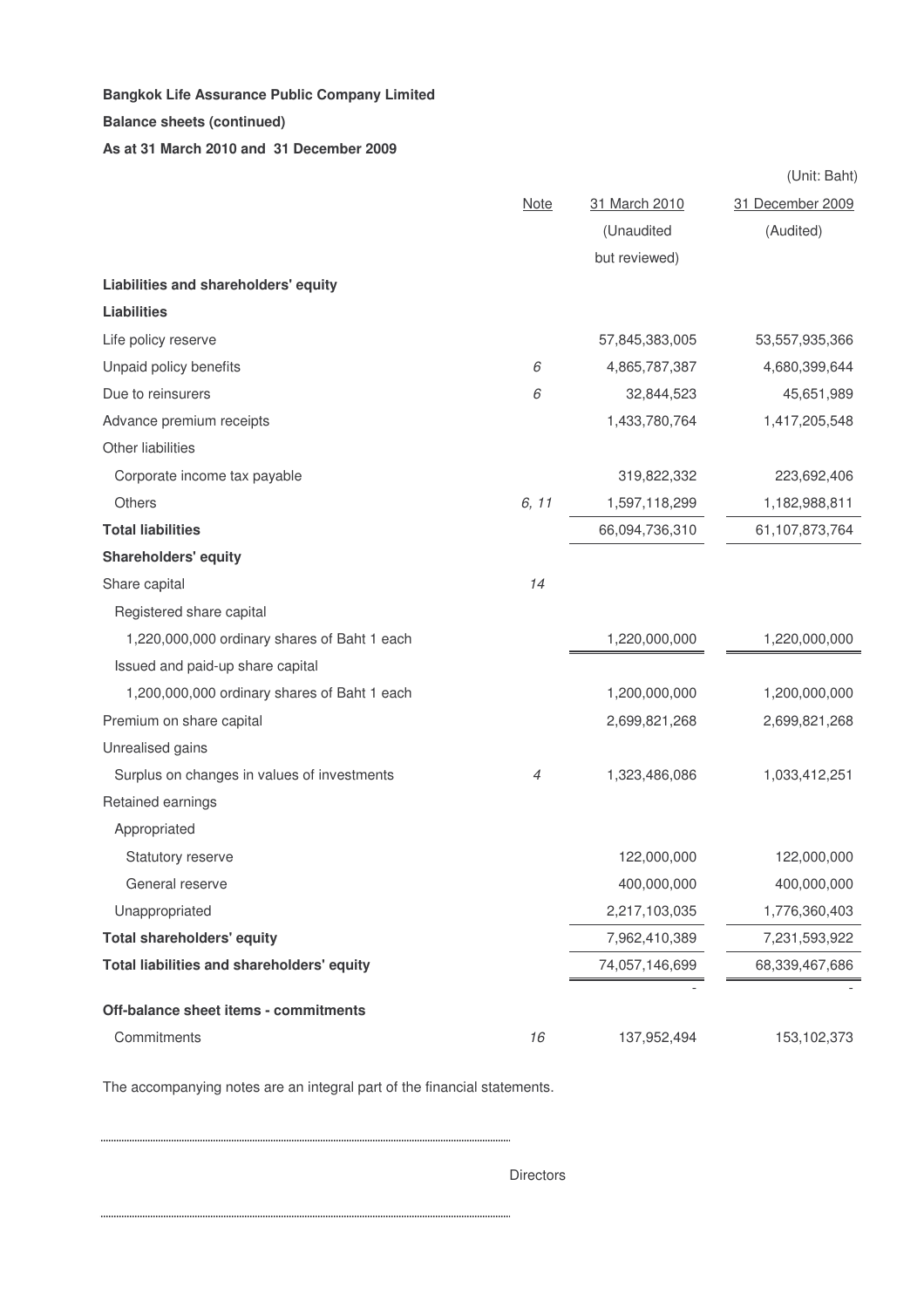#### **Income statements**

#### **For the three-month periods ended 31 March 2010 and 2009**

|                                                       |             |               | (Unit: Baht)  |
|-------------------------------------------------------|-------------|---------------|---------------|
|                                                       | <u>Note</u> | 2010          | 2009          |
| <b>Revenues</b>                                       |             |               |               |
| Net premiums written                                  | 6           | 6,848,917,078 | 4,722,272,110 |
| Net investments income                                | 6           | 773,279,441   | 635,358,091   |
| Gains on investments in securities                    | 4           | 86,972,583    | 125,485,105   |
| Other income                                          |             |               |               |
| Gains on sales of assets                              |             | 3,614,576     | 26,470        |
| Others                                                |             | 2,954,794     | 6,532,070     |
| <b>Total revenues</b>                                 |             | 7,715,738,472 | 5,489,673,846 |
| <b>Expenses</b>                                       |             |               |               |
| Underwriting expenses                                 |             |               |               |
| Life policy reserve increase from the previous period |             | 4,287,447,639 | 2,433,558,935 |
| Benefit payments to life policies during the period   | 6           | 1,563,488,295 | 1,200,670,832 |
| Dividends to policyholders                            |             | 7,200,000     | 240,000       |
| Commissions and brokerages                            | 6           | 898,174,132   | 670,750,286   |
| Sales promotion expenses                              |             | 115,035,248   | 124,816,926   |
| Other underwriting expenses                           | 6           | 3,882,549     | 2,427,813     |
| Total underwriting expenses                           |             | 6,875,227,863 | 4,432,464,792 |
| Operating expenses                                    |             |               |               |
| Personnel expenses                                    |             | 142,880,429   | 136,285,752   |
| Premises and equipment expenses                       | 6           | 32,274,047    | 29,380,570    |
| Taxes and duties                                      |             | 20,315,146    | 22,536,069    |
| Directors' remuneration                               |             | 1,380,000     | 1,560,000     |
| Operating expenses - branches                         |             | 16,836,208    | 15,769,032    |
| Contribution to the Office of Insurance Commission    |             | 13,848,815    | 10,205,104    |
| Contribution to the life assurance fund               |             | 6,983,043     | 13,076,995    |
| Other operating expenses                              | 6           | 55,391,590    | 57,227,863    |
| Total operating expenses                              |             | 289,909,278   | 286,041,385   |
| Losses (gains) on exchange                            |             | 5,563,869     | (1,907,038)   |
| <b>Total expenses</b>                                 |             | 7,170,701,010 | 4,716,599,139 |
| Income before income tax                              |             | 545,037,462   | 773,074,707   |
| Corporate income tax                                  |             | 104,294,830   | 216,745,947   |
| Net income for the period                             |             | 440,742,632   | 556,328,760   |
| Earning per share                                     | 15          |               |               |
| Basic earnings per share                              |             |               |               |
| Net income                                            |             | 0.367         | 0.556         |
| Diluted earnings per share                            |             |               |               |
| Net income                                            |             | 0.366         | 0.556         |

The accompanying notes are an integral part of the financial statements.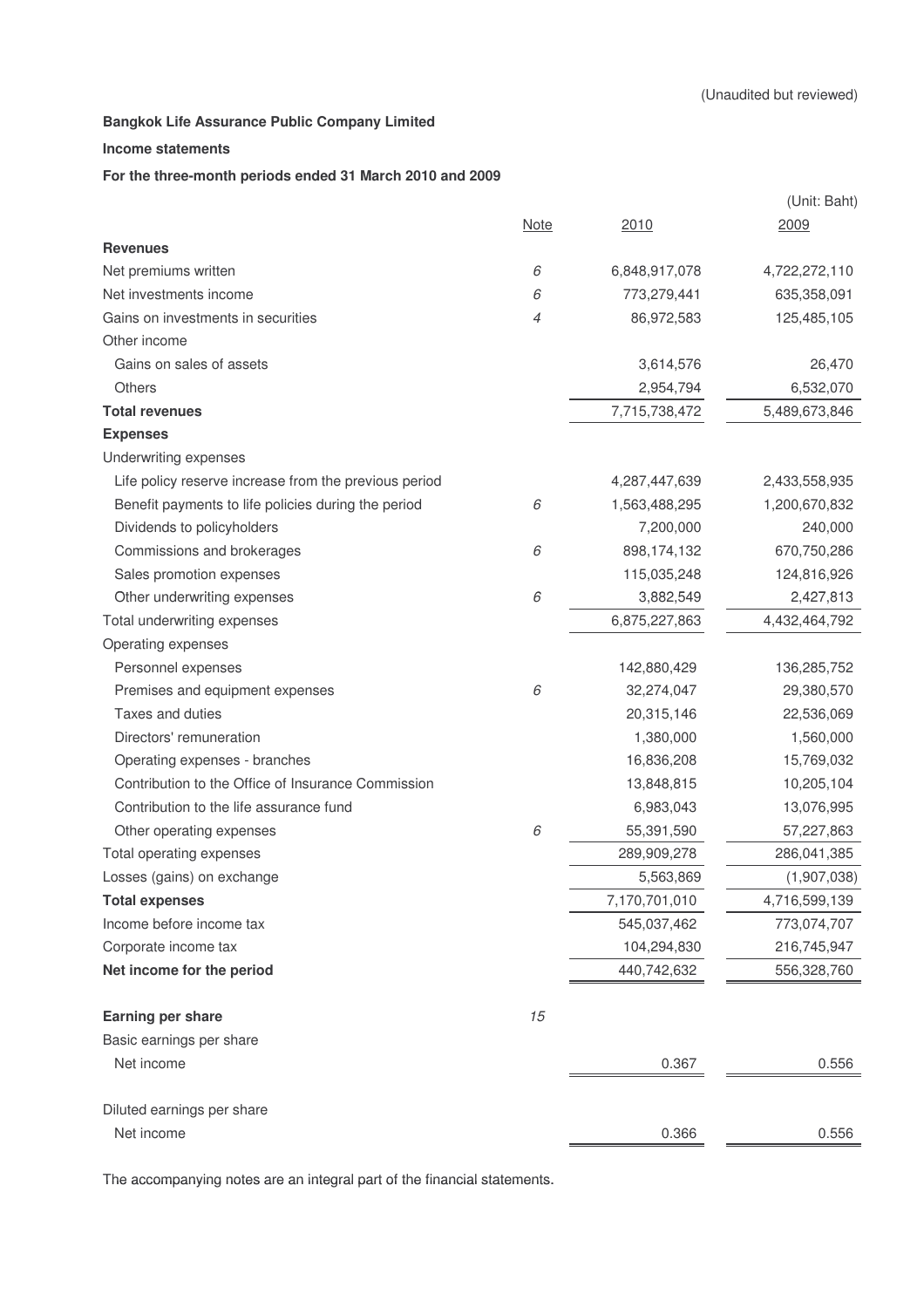#### **Cash flow statements**

#### **For the three-month periods ended 31 March 2010 and 2009**

|                                                       |                  | (Unit: Baht)     |
|-------------------------------------------------------|------------------|------------------|
|                                                       | 2010             | 2009             |
| Cash flows from (used in) operating activities        |                  |                  |
| Net premiums written                                  | 6,226,850,777    | 4,948,788,619    |
| Net investments income                                | 920,481,796      | 883,588,757      |
| Other income                                          | 2,954,794        | 6,531,906        |
| Benefit payments to life policies during the period   | $-1,381,798,754$ | (1,099,692,922)  |
| Dividends to policyholders                            | $-7,200,000$     | (240,000)        |
| Commissions and brokerages                            | -883,208,822     | (669, 363, 030)  |
| Other underwriting expenses                           | $-121,738,611$   | (67, 854, 883)   |
| Operating expenses                                    | 97,706,662       | (166, 836, 888)  |
| Corporate income tax                                  | $-8,164,906$     | (7,744,114)      |
| Net cash from operating activities                    | 4,845,882,936    | 3,827,177,445    |
| Cash flows from (used in) investing activities        |                  |                  |
| Cash flows from                                       |                  |                  |
| Investments in securities                             | 38,235,616,138   | 9,236,193,691    |
| Loans                                                 | 100,605,276      | 42,339,796       |
| Deposits at financial institutions                    | 405,000,000      | 1,880,773,305    |
| Property, building and equipment                      | 3,986,700        | 651,668          |
| Net cash from investing activities                    | 38,745,208,114   | 11,159,958,460   |
| Cash flows used in                                    |                  |                  |
| Investments in securities                             | -41,375,343,557  | (11,068,370,299) |
| Loans                                                 | $-122,638,110$   | (48, 432, 337)   |
| Deposits at financial institutions                    |                  | (2,755,926,980)  |
| Property, building and equipment                      | $-18,457,920$    | (9,581,479)      |
| Net cash used in investing activities                 | -41,516,439,587  | (13,882,311,095) |
| Net cash used in investing activities                 | $-2,771,231,473$ | (2,722,352,635)  |
| Net increase in cash and cash equivalents             | 2,074,651,463    | 1,104,824,810    |
| Cash and cash equivalents at beginning of period      | 9,393,806,076    | 661,639,639      |
| Cash and cash equivalents at end of period (Note 7)   | 11,468,457,539   | 1,766,464,449    |
| Supplemental cash flows information                   |                  |                  |
| Non-cash item                                         |                  |                  |
| Surplus (deficit) on changes in values of investments | 1,323,486,086    | $-2,845,629$     |

The accompanying notes are an integral part of the financial statements.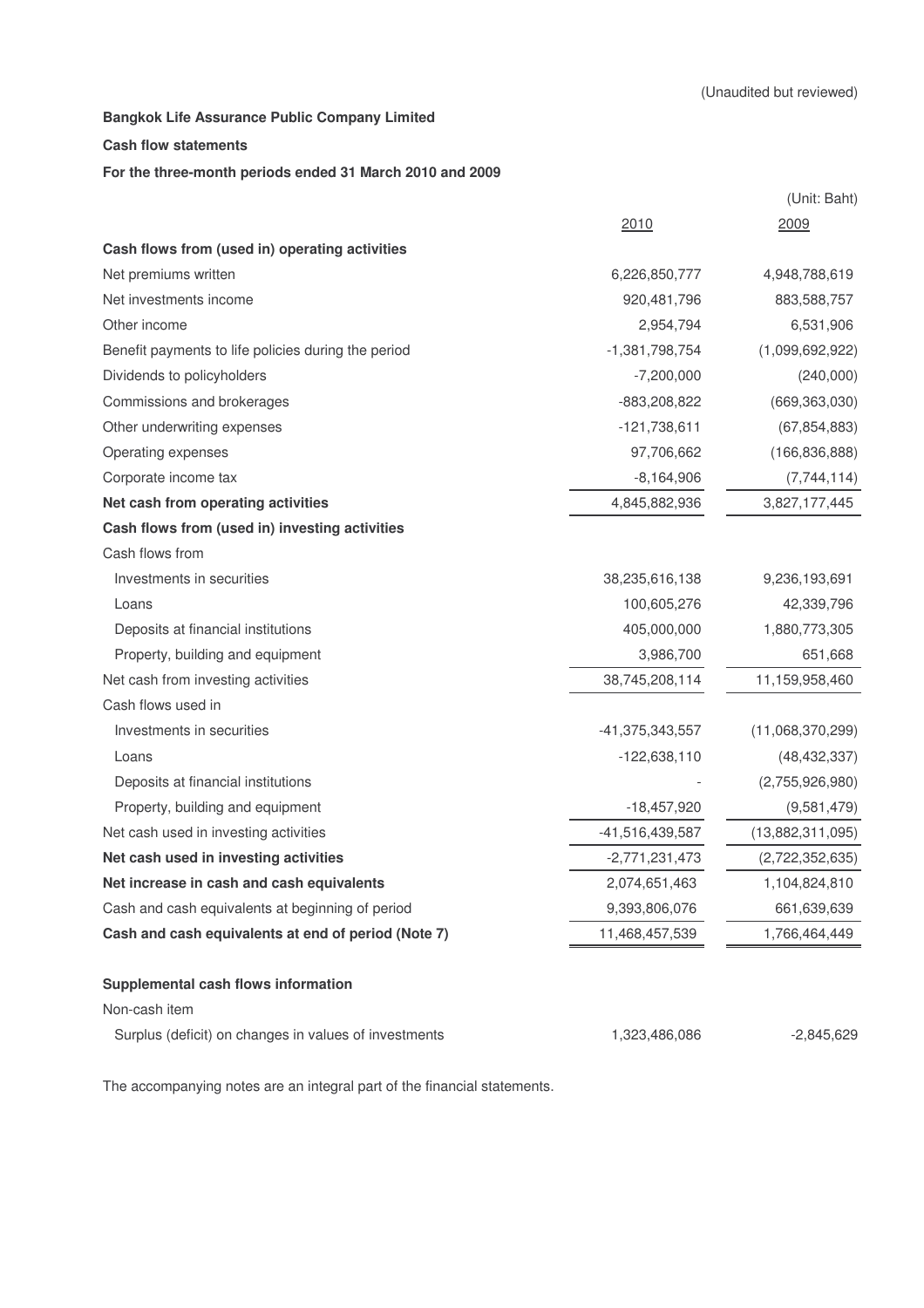**Statements of changes in shareholders' equity**

**For the three-month periods ended 31 March 2010 and 2009**

|                                                   | Issued and    |               | Surplus (deficit) on |                   | Retained earnings |                |                 |
|---------------------------------------------------|---------------|---------------|----------------------|-------------------|-------------------|----------------|-----------------|
|                                                   | paid-up       | Premium on    | changes in values of | Appropriated      |                   |                |                 |
|                                                   | share capital | share capital | investments          | Statutory reserve | General reserve   | Unappropriated | Total           |
| Balance as at 1 January 2009                      | 1,000,000,000 | 275,000,000   | 316,295,625          | 77,085,216        | 400,000,000       | 950,388,372    | 3,018,769,213   |
| Income and expenses recognised directly in equity |               |               |                      |                   |                   |                |                 |
| Investments in available-for-sale securities      |               |               |                      |                   |                   |                |                 |
| Losses recognized in shareholders' equity         |               |               | (252, 257, 337)      |                   |                   |                | (252, 257, 337) |
| Transferred to profit or loss due to disposals    |               |               | (66, 883, 917)       |                   |                   |                | (66, 883, 917)  |
| Net expenses recognised directly in equity        |               |               | (319, 141, 254)      |                   |                   |                | (319, 141, 254) |
| Net income for the period                         |               |               |                      |                   |                   | 556,328,760    | 556,328,760     |
| Total income and expenses for the period          |               |               | (319, 141, 254)      |                   |                   | 556,328,760    | 237, 187, 506   |
| Unappropriated retained earnings transferred to   |               |               |                      |                   |                   |                |                 |
| statutory reserve                                 |               |               |                      | 27,816,438        |                   | (27, 816, 438) |                 |
| Balance as at 31 March 2009                       | 1,000,000,000 | 275,000,000   | (2,845,629)          | 104,901,654       | 400,000,000       | 1,478,900,694  | 3,255,956,719   |
|                                                   |               |               |                      |                   |                   |                |                 |
| Balance as at 1 January 2010                      | 1,200,000,000 | 2,699,821,268 | 1,033,412,251        | 122,000,000       | 400,000,000       | 1,776,360,403  | 7,231,593,922   |
| Income recognised directly in equity              |               |               |                      |                   |                   |                |                 |
| Investments in available-for-sale securities      |               |               |                      |                   |                   |                |                 |
| Gains recognized in shareholders' equity          |               |               | 284,683,296          |                   |                   |                | 284,683,296     |
| Transferred to profit or loss due to disposals    |               |               | 5,390,539            |                   |                   |                | 5,390,539       |
| Net income recognised directly in equity          |               |               | 290,073,835          |                   |                   |                | 290,073,835     |
| Net income for the period                         |               |               |                      |                   |                   | 440,742,632    | 440,742,632     |
| Total income for the period                       |               |               | 290,073,835          |                   |                   | 440,742,632    | 730,816,467     |
| Balance as at 31 March 2010                       | 1,200,000,000 | 2,699,821,268 | 1,323,486,086        | 122,000,000       | 400,000,000       | 2,217,103,035  | 7,962,410,389   |
|                                                   |               |               |                      |                   |                   |                |                 |
|                                                   |               |               | (0)                  |                   |                   |                | (0)             |

The accompanying notes are an integral part of the financial statements.

(Unaudited but reviewed)

(Unit: Baht)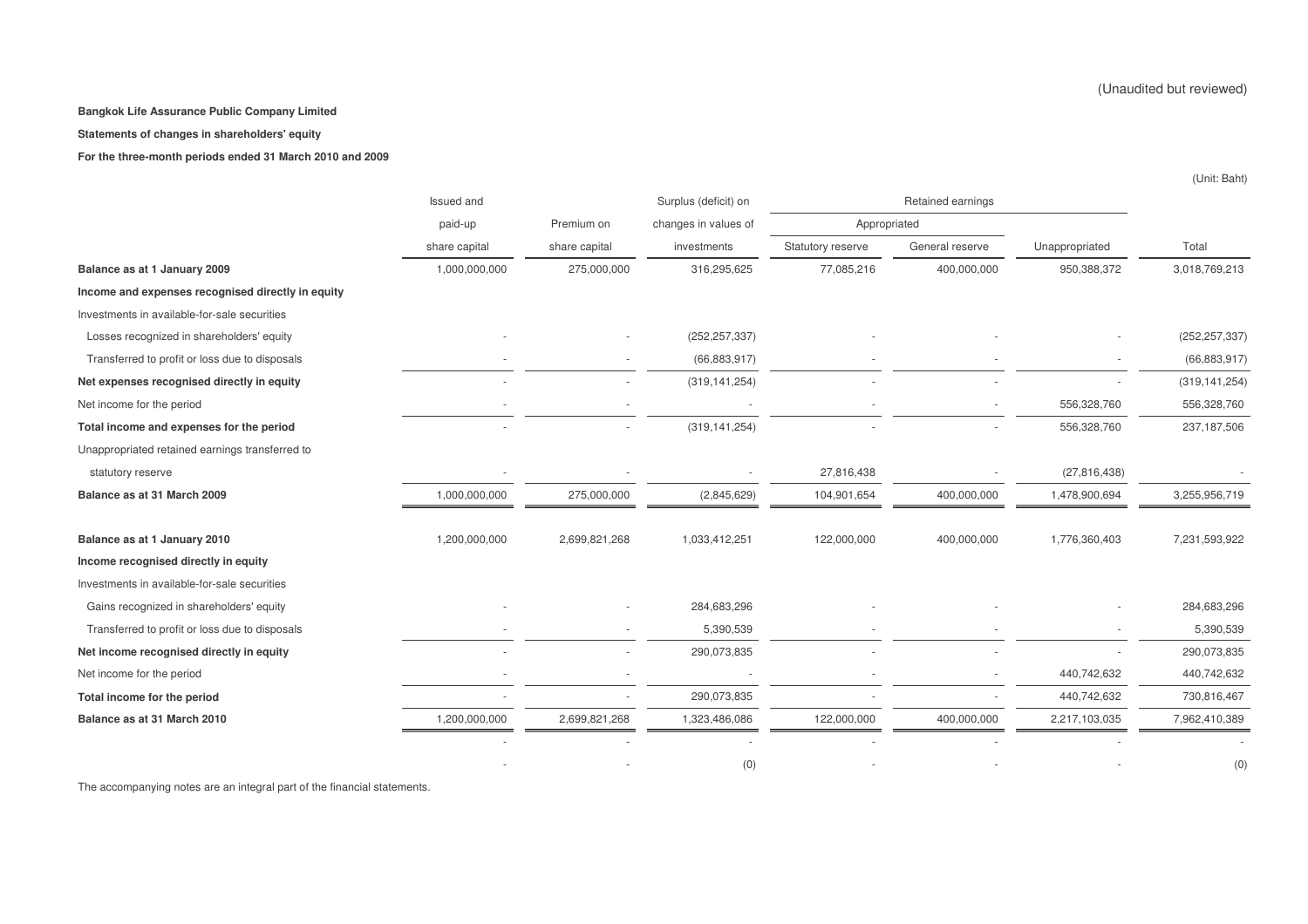# **Bangkok Life Assurance Public Company Limited Notes to interim financial statements For the three-month periods ended 31 March 2010 and 2009**

# **1. General information**

Bangkok Life Assurance Public Company Limited ("the Company") is a public company incorporated and domiciled in Thailand. Its major shareholder is Nippon Life Insurance Company, which was incorporated in Japan. The Company is principally engaged in the provision of life insurance business. Its registered office is located at 23/115-121, Royal City Avenue, Rama 9 Road, Bangkapi, Huaykwang, Bangkok. As at 31 March 2010, the Company has 71 branches (31 December 2009: 71 branches).

# **2. Basis for the preparation of interim financial statements**

These interim financial statements are prepared in accordance with Thai Accounting Standard No. 34 (revised 2007) "Interim Financial Reporting", with the Company choosing to present condensed interim financial statements. However, the Company has presented the balance sheets, and the statements of income, changes in shareholders' equity, and cash flows in the same format as that used for the annual financial statements.

These interim financial statements are intended to provide information additional to that included in the latest annual financial statements. Accordingly, they focus on new activities, events and circumstances so as not to duplicate information previously reported. These interim financial statements should therefore be read in conjunction with the latest annual financial statements.

The interim financial statements in Thai language are the official statutory financial statements of the Company. The interim financial statements in English language have been translated from the Thai language financial statements.

# **3. Significant accounting policies**

The interim financial statements are prepared using the same accounting policies and methods of computation as were used for the financial statements for the year ended 31 December 2009.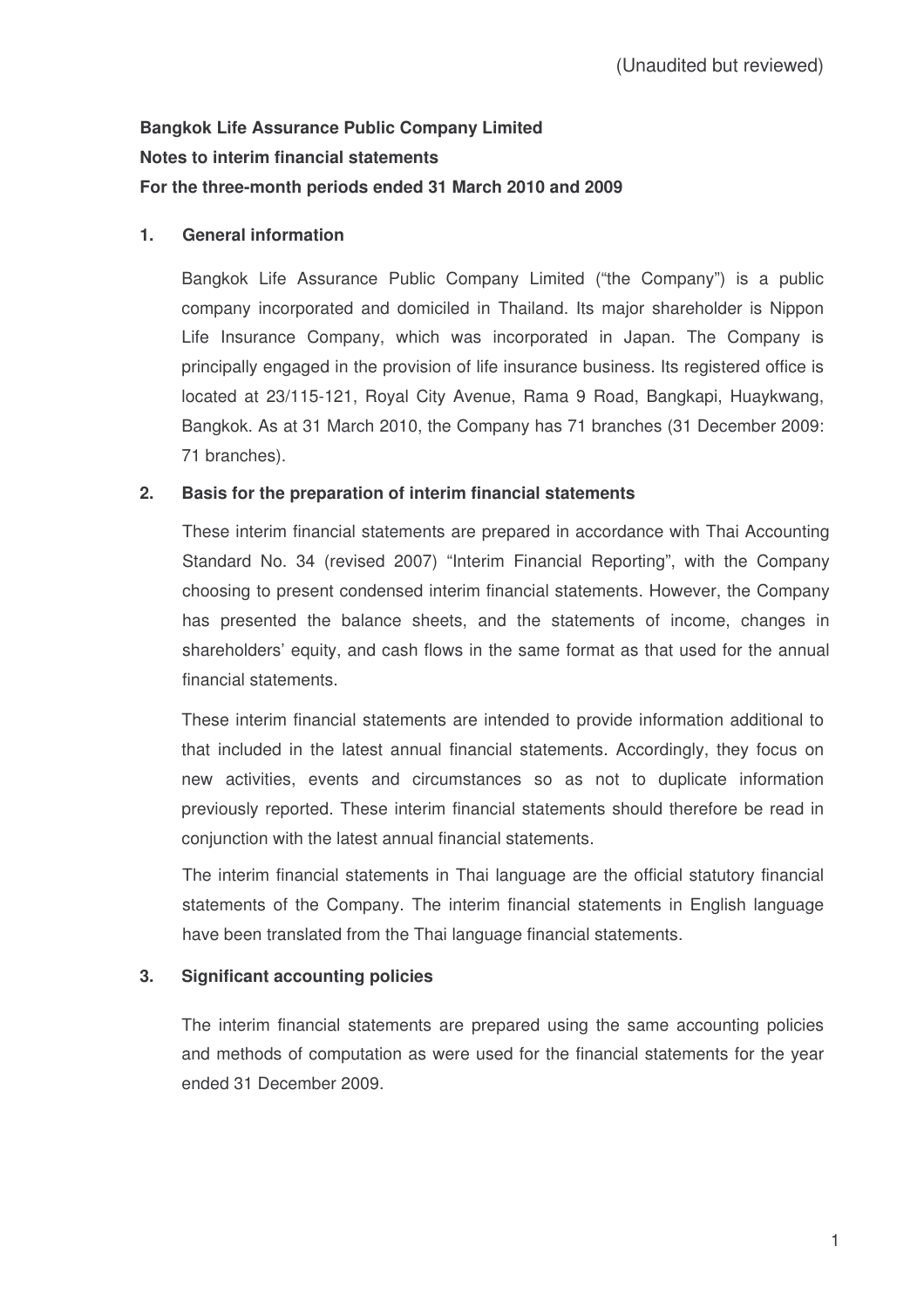# **4 Investments in securities**

|                                            |                |               |                  | (Unit: Baht)  |
|--------------------------------------------|----------------|---------------|------------------|---------------|
|                                            | 31 March 2010  |               | 31 December 2009 |               |
|                                            | Cost /         |               | Cost /           |               |
|                                            | Amortised cost | Fair value    | Amortised cost   | Fair value    |
| <b>Trading securities</b>                  |                |               |                  |               |
| <b>Equity securities</b>                   |                |               |                  |               |
| Ordinary shares                            | 2,518,420,477  | 2,573,308,015 | 4,010,700        | 5,200,000     |
| Warrants                                   |                | 10,033,705    |                  | 14,719,539    |
| Surplus on changes in values               |                |               |                  |               |
| of investments                             | 64,921,243     |               | 15,908,839       |               |
| <b>Total trading securities</b>            | 2,583,341,720  | 2,583,341,720 | 19,919,539       | 19,919,539    |
| <b>Available-for-sale securities</b>       |                |               |                  |               |
| <b>Equity securities</b>                   |                |               |                  |               |
| Ordinary shares                            | 3,702,569,111  | 4,876,033,926 | 3,461,386,897    | 4,410,791,600 |
| Unit trusts                                | 2,208,751,042  | 2,305,268,939 | 2,213,300,894    | 2,269,930,337 |
| Unrealised Losses on exchange              | (6,469,151)    |               | (1,559,783)      |               |
| Surplus on changes in values               |                |               |                  |               |
| of investments                             | 1,276,451,863  |               | 1,007,593,929    |               |
|                                            | 7,181,302,865  | 7,181,302,865 | 6,680,721,937    | 6,680,721,937 |
| Debt securities                            |                |               |                  |               |
| Bonds - net                                | 1,238,289,611  | 1,279,485,575 | 1,240,374,194    | 1,261,253,943 |
| Debentures - net                           | 100,000,592    | 105,838,851   | 100,000,688      | 104,939,261   |
| Surplus on changes in values               |                |               |                  |               |
| of investments                             | 47,034,223     |               | 25,818,322       |               |
|                                            | 1,385,324,426  | 1,385,324,426 | 1,366,193,204    | 1,366,193,204 |
| <b>Total available-for-sale securities</b> | 8,566,627,291  | 8,566,627,291 | 8,046,915,141    | 8,046,915,141 |
| Held-to-maturity debt securities           |                |               |                  |               |
| Bonds - net                                | 43,888,209,768 |               | 41,690,042,139   |               |
| Treasury bills                             | 254,717,246    |               |                  |               |
| Notes                                      | 5,270,637,979  |               | 4,695,637,979    |               |
| Debentures                                 | 7,643,548,709  |               | 7,666,328,342    |               |
| Less: Allowance for impairment             | (7,500,000)    |               | (7,500,000)      |               |
| Debentures - net                           | 7,636,048,709  |               | 7,658,828,342    |               |
| Total held-to-maturity debt securities     | 57,049,613,702 |               | 54,044,508,460   |               |
| <b>Other investments</b>                   |                |               |                  |               |
| Ordinary shares                            | 29,587,830     |               | 29,587,830       |               |
| <b>Total other investments</b>             | 29,587,830     |               | 29,587,830       |               |
| <b>Total investments in securities</b>     | 68,229,170,543 |               | 62,140,930,970   |               |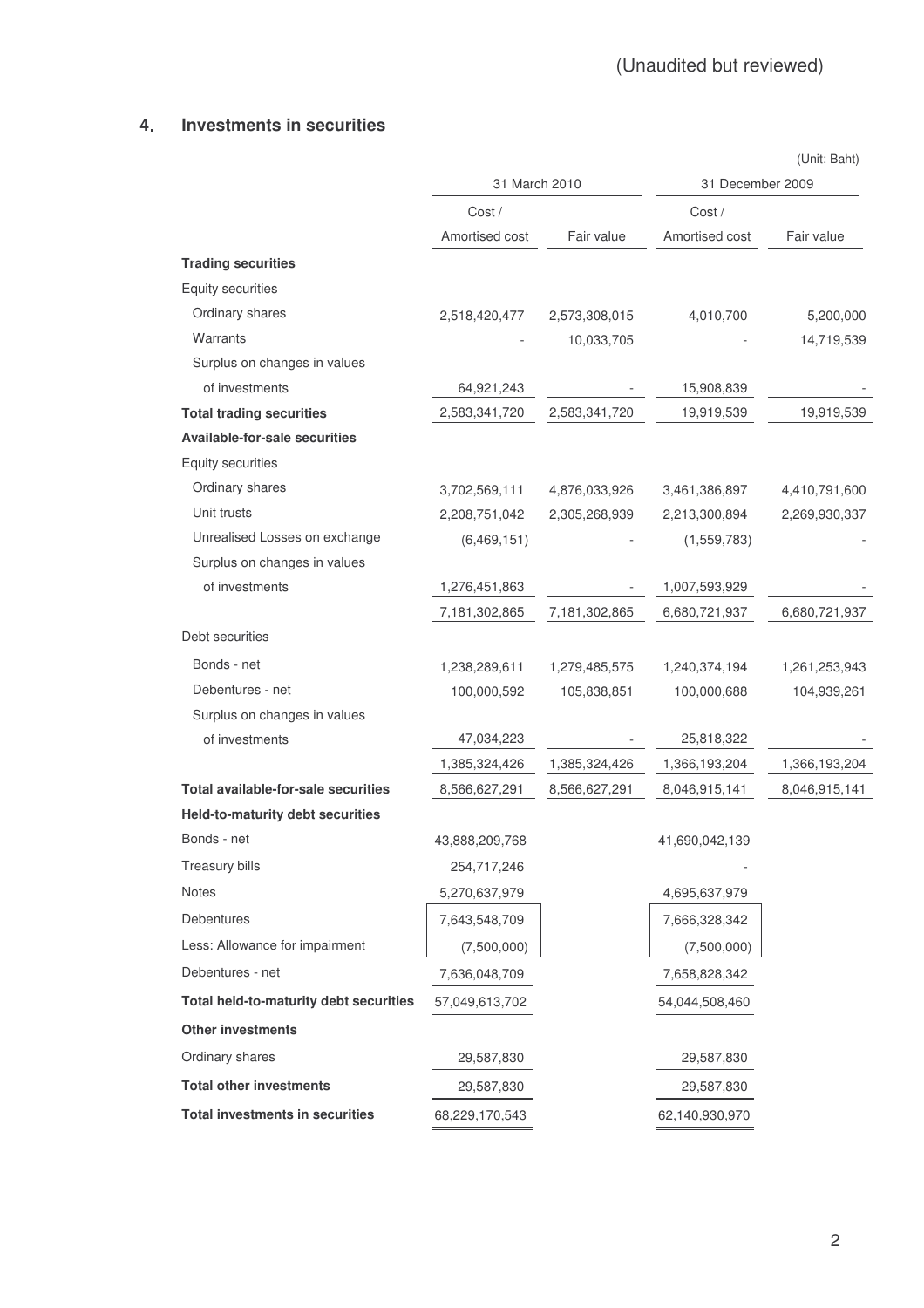Investments in debt securities as at 31 March 2010 and 31 December 2009 will be due as follows

|                                         |                |               |                | (Unit: Baht)   |  |  |
|-----------------------------------------|----------------|---------------|----------------|----------------|--|--|
|                                         | 31 March 2010  |               |                |                |  |  |
|                                         |                |               | Due within     |                |  |  |
|                                         | 1 year         | $1 - 5$ years | Over 5 years   | Total          |  |  |
| <b>Available-for-sale securities</b>    |                |               |                |                |  |  |
| Bonds - net                             |                |               | 1,279,485,575  | 1,279,485,575  |  |  |
| Debentures - net                        | 51,605,068     | 54,233,783    |                | 105,838,851    |  |  |
|                                         | 51,605,068     | 54,233,783    | 1,279,485,575  | 1,385,324,426  |  |  |
| <b>Held-to-maturity debt securities</b> |                |               |                |                |  |  |
| Bonds - net                             | 9,015,744,763  | 6,871,614,800 | 28,000,850,205 | 43,888,209,768 |  |  |
| Treasury bill                           | 254,717,246    |               |                | 254,717,246    |  |  |
| <b>Notes</b>                            | 2,365,637,979  | 395,000,000   | 2,510,000,000  | 5,270,637,979  |  |  |
| Debentures - net                        | 309,340,408    | 2,100,903,166 | 5,225,805,135  | 7,636,048,709  |  |  |
|                                         | 11,945,440,396 | 9,367,517,966 | 35,736,655,340 | 57,049,613,702 |  |  |
| Total                                   | 11,997,045,464 | 9,421,751,749 | 37,016,140,915 | 58,434,938,128 |  |  |

(Unit: Baht)

| Due within    |               |                |                  |  |  |  |
|---------------|---------------|----------------|------------------|--|--|--|
| 1 year        | 1 - 5 years   | Over 5 years   | Total            |  |  |  |
|               |               |                |                  |  |  |  |
|               |               | 1,261,253,943  | 1,261,253,943    |  |  |  |
| 51,637,820    | 53,301,441    |                | 104,939,261      |  |  |  |
| 51,637,820    | 53,301,441    | 1,261,253,943  | 1,366,193,204    |  |  |  |
|               |               |                |                  |  |  |  |
| 6,752,476,873 | 6,907,146,636 | 28,030,418,630 | 41,690,042,139   |  |  |  |
| 2,750,637,979 | 395,000,000   | 1,550,000,000  | 4,695,637,979    |  |  |  |
| 296,402,466   | 2,136,939,977 | 5,225,485,899  | 7,658,828,342    |  |  |  |
| 9,799,517,318 | 9,439,086,613 | 34,805,904,529 | 54,044,508,460   |  |  |  |
| 9,851,155,138 | 9,492,388,054 | 36,067,158,472 | 55,410,701,664   |  |  |  |
|               |               |                | 31 December 2009 |  |  |  |

The Company has pledged government and state enterprise bonds of Baht 10,482.5 million (31 December 2009: Baht 10,486.8 million) as life assurance policy reserve and assets pledged with the Registrar of the Office of Insurance Commission in accordance with the Life Assurance Act as mentioned in Notes 12 and 13.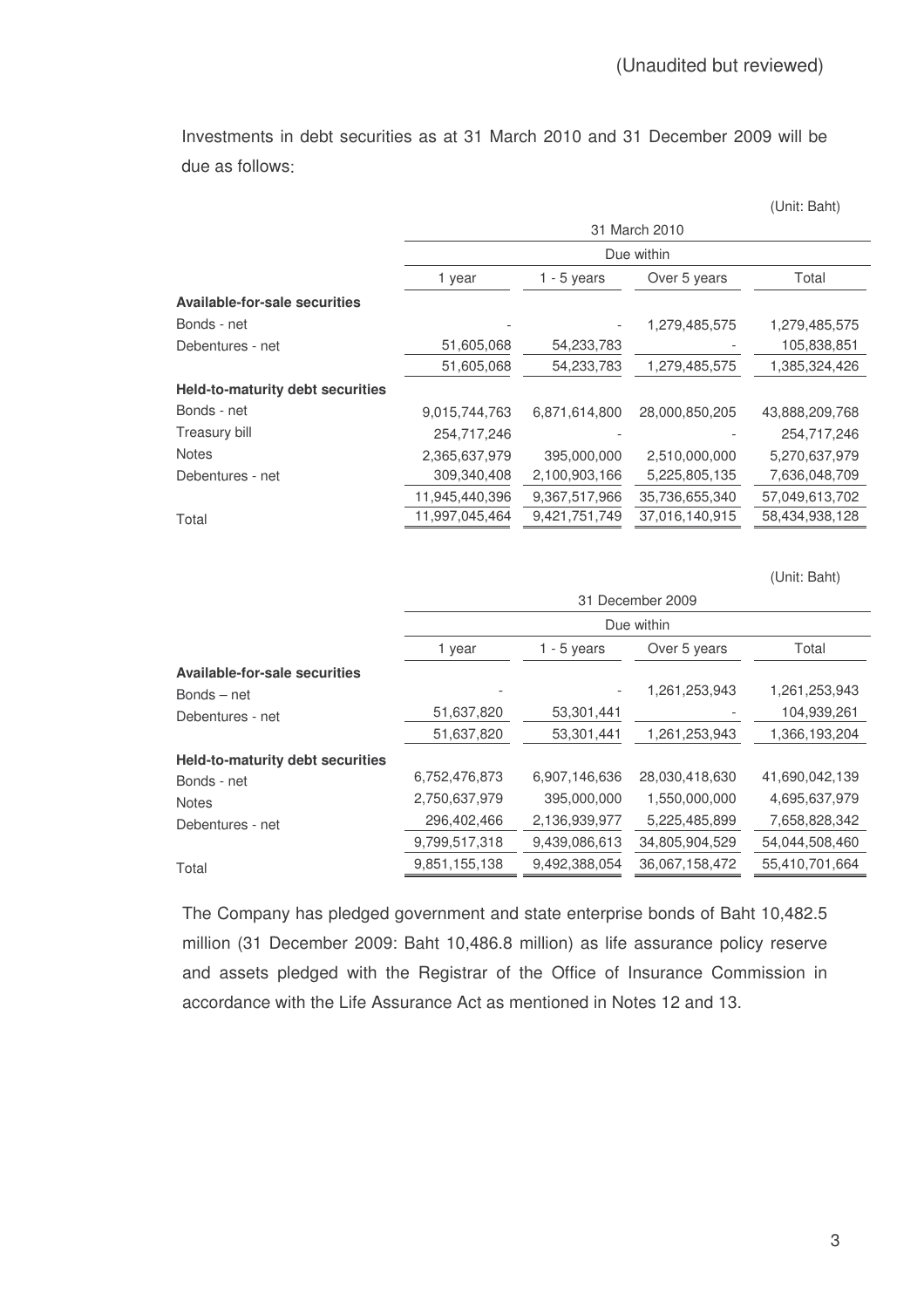- (a) As at 31 March 2010, the Company has investments of Baht 1,000 million (31 December 2009: Baht 700 million) in promissory notes and bills of exchange, which have been classified as held-to-maturity investments and are presented at amortised cost. Such notes were issued by local banks and branches of foreign commercial banks, have remaining lives of 6-13 years, and contain conditions related to early redemption rights or put options obliging the Company to purchase additional notes released by issuers.
- (b) As at 31 March 2010, the Company has investments of Baht 1,510 million (31 December 2009: Baht 850 million) in promissory notes and bills of exchange, which have been classified as held-to-maturity investments and are presented at amortised cost. Such notes were issued by branches of foreign commercial banks, have remaining lives of 6-10 years, and contain conditions whereby settlement of principal and interest is to be received on the maturity date per the agreement.

The promissory notes and bills of exchange contain embedded derivatives that are not closely related to the host contract instruments, except for one structured note as described in (b).

The Company recorded gains (losses) from investments in securities during the three-month periods ended 31 March 2010 and 2009 by included the following.

|                                                        | 31 March 2010 | 31 March 2009 |
|--------------------------------------------------------|---------------|---------------|
| Unrealised gains from trading securities               | 52,264,851    | 7,971,714     |
| Gains from sales of trading securities                 | 32,455,977    | 12,411,014    |
| Losses from sales of available-for-sale securities     | (2,798,245)   | (4,028,766)   |
| Gains from sales of held-to-maturity securities        |               | 105,613,556   |
| Unrealised gain (losses) on foreign exchange contracts | 5,050,000     | (3,920,000)   |
| Reversal of impairment loss                            |               | 7,437,587     |
| Total                                                  | 86,972,583    | 125,485,105   |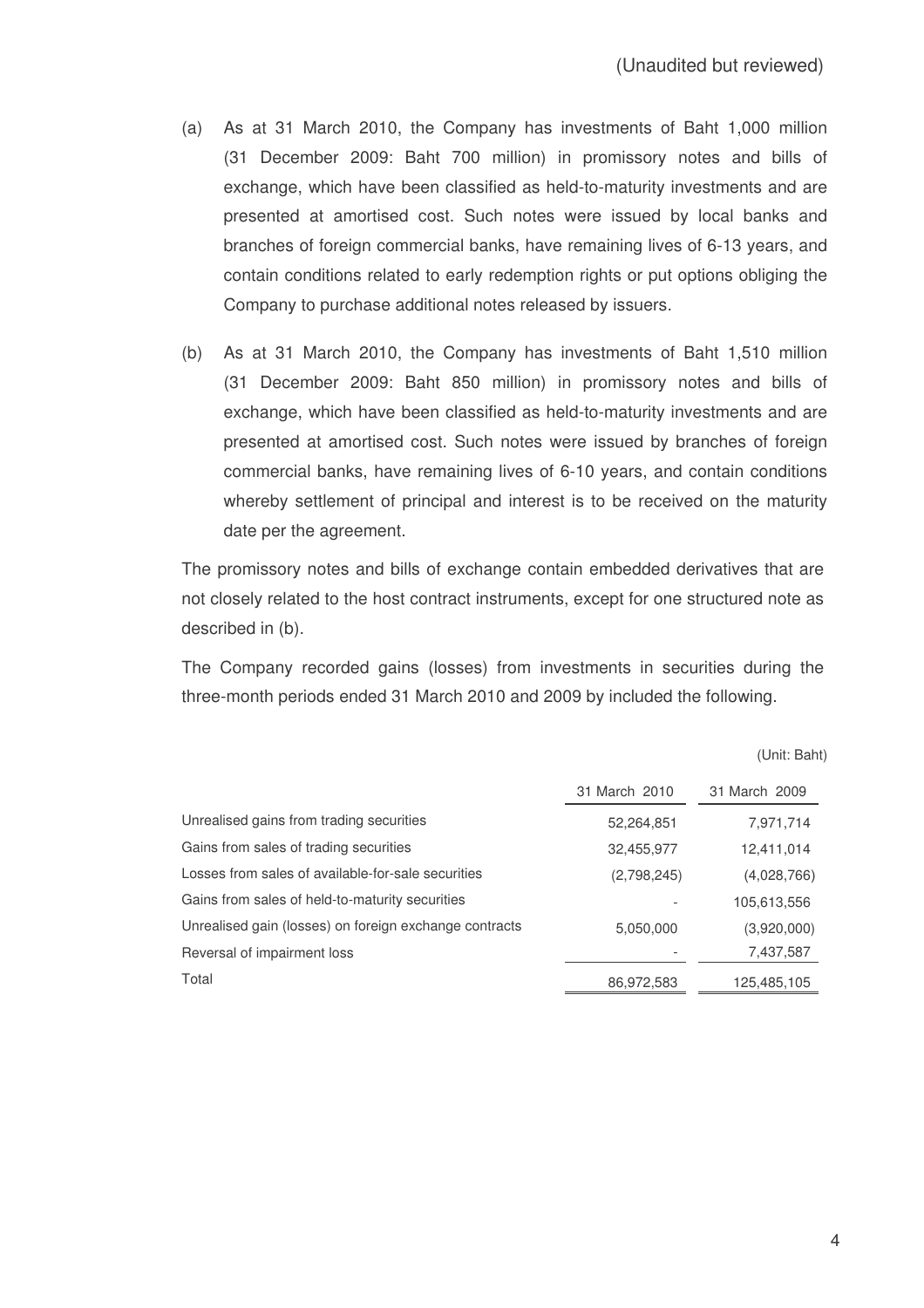## **5. Loans and accrued interest**

As at 31 March 2010 and 31 December 2009, the balances of loans and accrued interest are aged by principal and accrued interest as follows:

|                                  |               |            |                |           |                  |             |               |            | (Unit: Baht)  |
|----------------------------------|---------------|------------|----------------|-----------|------------------|-------------|---------------|------------|---------------|
|                                  |               |            |                |           | 31 March 2010    |             |               |            |               |
| Outstanding period               | Policy loans  |            | Mortgage loans |           | Other loans      |             |               | Total      |               |
|                                  |               | Accrued    |                | Accrued   |                  | Accrued     |               | Accrued    |               |
|                                  | Principal     | interest   | Principal      | interest  | Principal        | interest    | Principal     | interest   | Total         |
| Current                          | 1,273,634,057 | 94,407,224 | 653,656,346    | 2,825,330 | 12,257,137       |             | 1,939,547,540 | 97,232,554 | 2,036,780,094 |
| Overdue:                         |               |            |                |           |                  |             |               |            |               |
| Less than 6 months               |               |            | 1,635,297      | 2,790     |                  |             | 1,635,297     | 2,790      | 1,638,087     |
| $6 - 12$ months                  |               |            |                |           |                  |             |               |            |               |
| Over 12 months                   |               |            | 5,547,598      | 355,901   | 120,777          | 4,886       | 5,668,375     | 360,787    | 6,029,162     |
| Total                            | 1,273,634,057 | 94,407,224 | 660,839,241    | 3,184,021 | 12,377,914       | 4,886       | 1,946,851,212 | 97,596,131 | 2,044,447,343 |
| Less: Allowance for doubtful     |               |            |                |           |                  |             |               |            |               |
| accounts                         |               |            | (2,605,722)    | (340,006) |                  |             | (2,605,722)   | (340,006)  | (2,945,728)   |
| Loans and accrued interest - net | 1,273,634,057 | 94,407,224 | 658,233,519    | 2,844,015 | 12,377,914       | 4,886       | 1,944,245,490 | 97,256,125 | 2,041,501,615 |
|                                  |               |            |                |           |                  |             |               |            | (Unit: Baht)  |
|                                  |               |            |                |           | 31 December 2009 |             |               |            |               |
| Outstanding period               | Policy loans  |            | Mortgage loans |           |                  | Other loans |               | Total      |               |
|                                  |               | Accrued    |                | Accrued   |                  | Accrued     |               | Accrued    |               |
|                                  | Principal     | interest   | Principal      | interest  | Principal        | interest    | Principal     | interest   | Total         |
| Current                          | 1,216,888,712 | 88,566,671 | 670,430,505    | 2,874,655 | 11,909,960       |             | 1,899,229,177 | 91,441,326 | 1,990,670,503 |
| Overdue:                         |               |            |                |           |                  |             |               |            |               |
| Less than 6 months               |               |            | 1,741,387      | 10,354    |                  |             | 1,741,387     | 10,354     | 1,751,741     |
| $6 - 12$ months                  |               |            | 495,793        | 15,896    |                  |             | 495,793       | 15,896     | 511,689       |
| Over 12 months                   |               |            | 5,099,353      | 340,006   | 120,777          | 4,886       | 5,220,130     | 344,892    | 5,565,022     |
| Total                            | 1,216,888,712 | 88,566,671 | 677,767,038    | 3,240,911 | 12,030,737       | 4,886       | 1,906,686,487 | 91,812,468 | 1,998,498,955 |
| Less: Allowance for doubtful     |               |            |                |           |                  |             |               |            |               |
| accounts                         |               |            | (2,605,722)    | (340,006) |                  |             | (2,605,722)   | (340,006)  | (2,945,728)   |
| Loans and accrued interest - net | 1,216,888,712 | 88,566,671 | 675, 161, 316  | 2,900,905 | 12,030,737       | 4,886       | 1,904,080,765 | 91,472,462 | 1,995,553,227 |

Loans provided to employees are in accordance with employee's benefits plan under a credit line of Baht 100,000 or less for personal guarantee loans. In case of secured loans, the credit line is not to exceed 50 times the employee's salary. The interest rates for the loans charge at the rates of 6% and 5% per annum, respectively. As at 31 March 2010, loans to employees and agents totaled Baht 41.31 million (31 December 2009: Baht 42.76 million).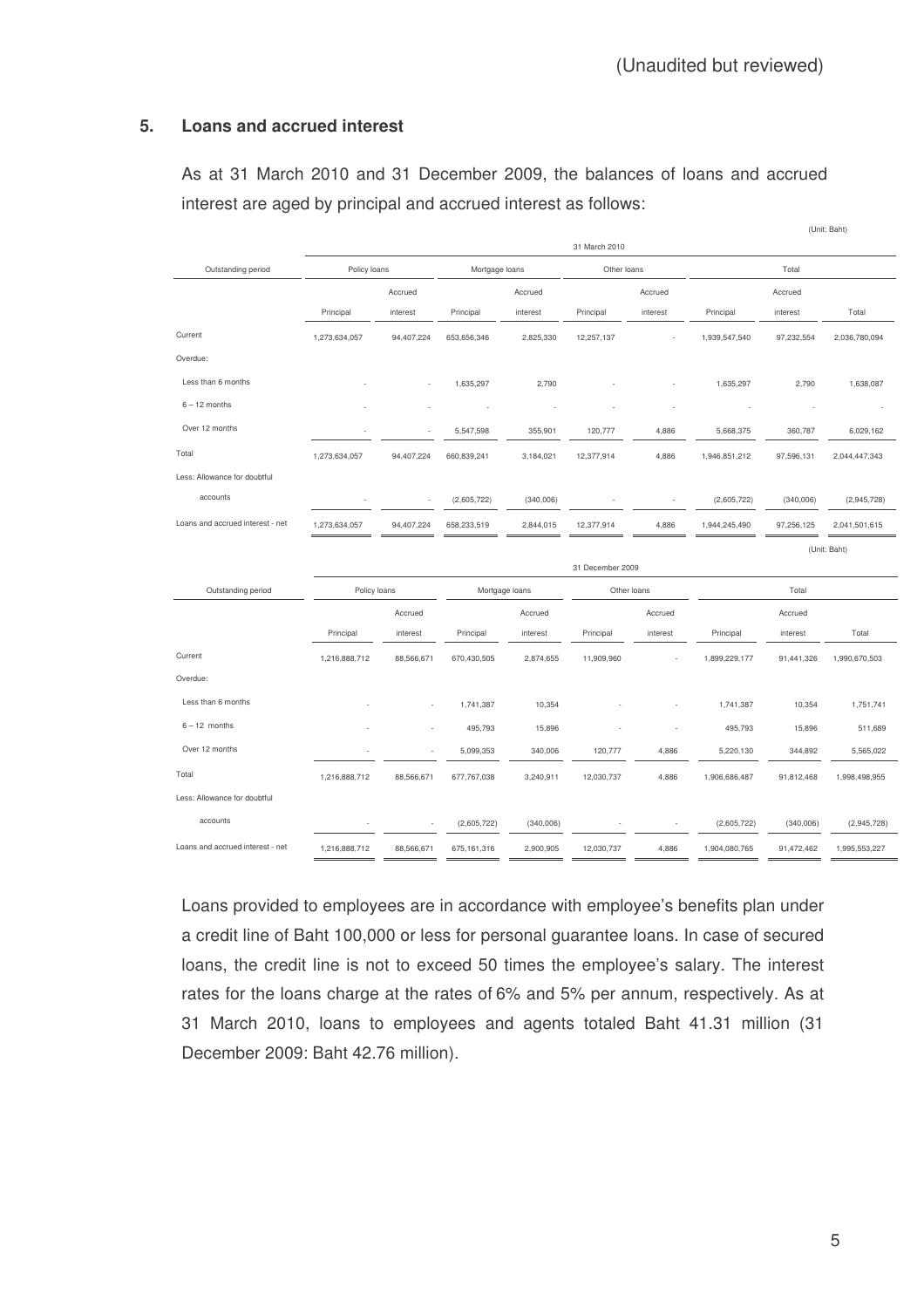# **6. Related party transactions**

In considering each possible related party relationship, attention is directed to the substance of the relationship, and not merely the legal form.

The relationship between the Company and its related parties are summarized below:

| Name of related parties                       | Type of business     | Relationship with the Company                                               |
|-----------------------------------------------|----------------------|-----------------------------------------------------------------------------|
| Bangkok Bank Pcl.                             | Banking              | Shareholding and related by way of common<br>directors                      |
| Bangkok Insurance Pcl.                        | Insurance            | Shareholding and related by way of common<br>directors                      |
| Thai Reinsurance Pcl.                         | Insurance            | Related by way of common directors                                          |
| Thaire Life Assurance Co., Ltd.               | Life assurance       | Subsidiary of Thai Reinsurance Pcl.                                         |
| Sorachai Vivatn Co., Ltd.                     | Property development | Related by way of common directors                                          |
| Bumrungrad Hospital Pcl.                      | Health care services | Related by way of common directors and<br>shareholders                      |
| The Phyathai 1 Hospital Co., Ltd.             | Health care services | Related by way of common directors                                          |
| The Phyathai 2 Hospital Co., Ltd.             | Health care services | Related by way of common directors                                          |
| The Phyathai 3 Hospital Co., Ltd.             | Health care services | Related by way of common directors                                          |
| Rajburi Sugar Co., Ltd.                       | Industry             | Related by way of common directors                                          |
| Narai Ruamphiphat Co., Ltd.                   | Property development | Holding by an individual related to the major<br>shareholder of the Company |
| Bangkok Business Building (1987)<br>Co., Ltd. | Rental of assets     | Related by way of common directors and<br>shareholders                      |
| Royal Cliff Beach Hotel Co., Ltd.             | Tourism & Leisure    | Holding by an individual related to a director of the<br>Company            |
| Tris Corporation Ltd.                         | Services             | Shareholding and related by way of common<br>directors                      |
| Union Textile Industries Pcl.                 | Industry             | Related by way of common shareholders                                       |
| Bangkok Mitsubishi UFJ Lease<br>Co., Ltd.     | Leasing              | Related by way of common directors                                          |
| Charoen Pokphand Foods Pcl.                   | Agriculture          | Related by way of common directors                                          |
| <b>TICON Industrial Connection Pcl.</b>       | Property development | Holding by an individual related to the major<br>shareholder of the Company |
| Indorama Polymers Pcl.                        | Petrochemical        | Related by way of common directors                                          |
| Asia warehouse Co., Ltd.                      | Rental of assets     | Holding by the major shareholder of the Company                             |
| BBL Asset Management Co., Ltd.                | Asset management     | Related by way of common directors and<br>shareholders                      |
| <b>Bualuang Securities Pcl.</b>               | <b>Securities</b>    | Subsidiary of the major shareholder of the Company                          |
| Khun Panit Panyabordekul                      | Agent                | Related by way of the Company's management                                  |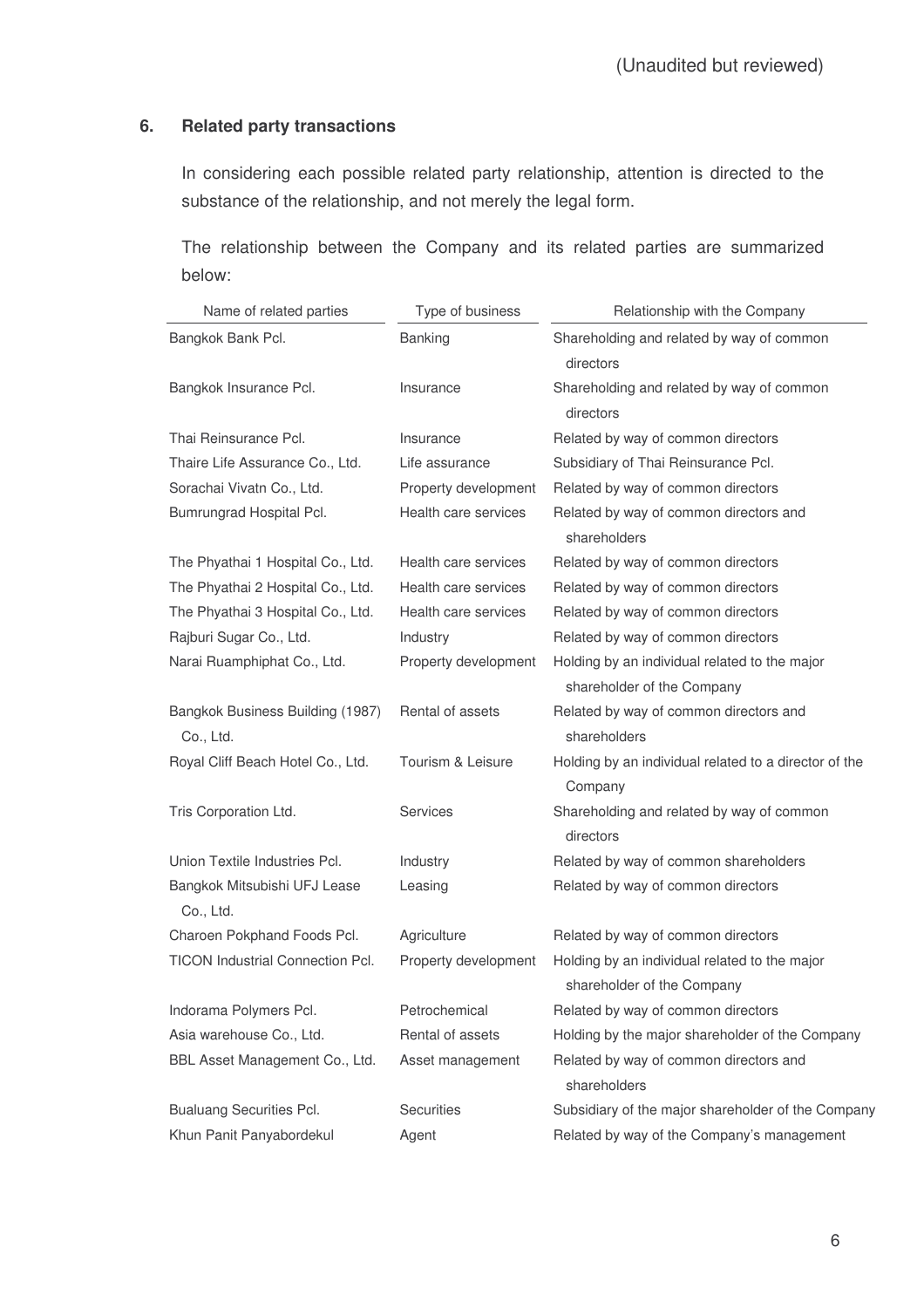During the three-month periods ended 31 March 2010 and 2009, the Company had significant business transactions with its related parties. Such transactions, which have been concluded on commercial terms and bases agreed upon in the ordinary course business between the Company and those parties are as follows:

(Unit: Baht)

|                                                                               | For the three-month periods |             |                                                                                                                                                                                                                                                  |  |  |
|-------------------------------------------------------------------------------|-----------------------------|-------------|--------------------------------------------------------------------------------------------------------------------------------------------------------------------------------------------------------------------------------------------------|--|--|
|                                                                               | ended 31 March              |             | Pricing policy                                                                                                                                                                                                                                   |  |  |
|                                                                               | 2010                        | 2009        |                                                                                                                                                                                                                                                  |  |  |
| Premium written                                                               | 1,582,813                   | 2,116,604   | Normal commercial terms for underwriting                                                                                                                                                                                                         |  |  |
| Premium cede                                                                  | 708,049                     | 675,797     | At a mutually agreed percentage of<br>premium written                                                                                                                                                                                            |  |  |
| Commission and<br>brokerage                                                   | 512,498,829                 | 282,628,483 | Normal commercial terms for underwriting                                                                                                                                                                                                         |  |  |
| Claim payment and<br>diagnose charge                                          | 15,419,779                  | 17,350,435  | Normal commercial terms for reinsurance<br>depending on type of insurance and<br>reinsurance contract                                                                                                                                            |  |  |
| Interest income -<br>deposits at banks,<br>promissory notes and<br>debentures | 2,011,864                   | 10,203,908  | Same rates as those offered by financial<br>institutions and related companies to<br>general customers                                                                                                                                           |  |  |
| Interest income -<br>mortgage loans                                           | 2,190,883                   | 2,609,057   | Same rates as the Company charged to<br>general borrowers who mortgage assets<br>as collateral                                                                                                                                                   |  |  |
| Dividend income                                                               | 7,000,000                   | 6,169,360   | The declared amount                                                                                                                                                                                                                              |  |  |
| <b>Bank charges</b>                                                           | 13,466,354                  | 12,875,803  | Same rates as those charged by financial<br>institutions and related companies to<br>general customers                                                                                                                                           |  |  |
| Insurance premium                                                             | 339,626                     | 502,931     | Normal commercial terms for underwriting                                                                                                                                                                                                         |  |  |
| Building space rental<br>and services                                         | 14,317,407                  | 14,069,044  | Head office building: Rental fee of<br>approximately Baht 90 per square meter<br>per month and service fee of Baht 20 per<br>square meter per month for long term<br>agreement and approximately Baht 44,<br>Baht 138 per square meter per month |  |  |
|                                                                               |                             |             | and service fees approximately Baht 91,<br>Baht 307 per square meter per month.                                                                                                                                                                  |  |  |
|                                                                               |                             |             | Branch office buildings: Rental fees of                                                                                                                                                                                                          |  |  |
|                                                                               |                             |             | approximately Baht 100, Baht 150, Baht                                                                                                                                                                                                           |  |  |
|                                                                               |                             |             | 188 and Baht 315 per square meter per                                                                                                                                                                                                            |  |  |
|                                                                               |                             |             | month and service fees of approximately                                                                                                                                                                                                          |  |  |
|                                                                               |                             |             | Baht 342 and Baht 200 per square meter                                                                                                                                                                                                           |  |  |

per month.

7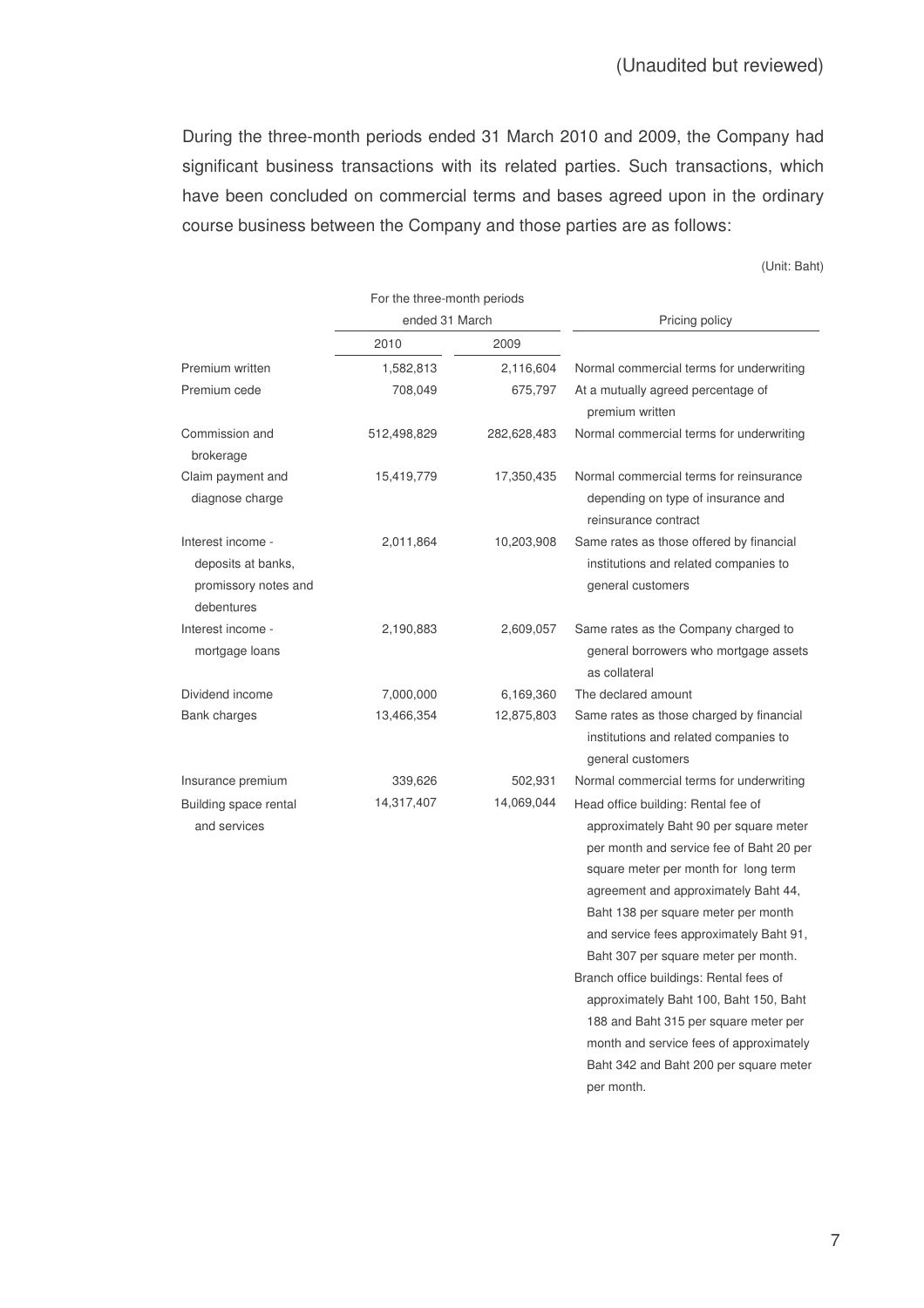For the three-month periods ended 31 March 2010 and 2009, the premium generated from the Bancassurance distribution channel represented approximately 59.71% and 46.08% of total net premium written.

The Company had the following significant balances of assets and liabilities with its related parties:

|                                                   |               |               |                  |               | (Unit: Baht)     |
|---------------------------------------------------|---------------|---------------|------------------|---------------|------------------|
|                                                   | 31 March 2010 |               | 31 December 2009 |               |                  |
|                                                   | Cost          | Fair value    | Cost             |               | Fair value       |
| <b>Investments in listed stocks</b>               |               |               |                  |               |                  |
| Bangkok Bank Pcl.                                 | 275,467,784   | 460,250,000   |                  | 275,467,784   | 404,250,000      |
| Bangkok Insurance Pcl.                            | 49,866,522    | 135,799,650   |                  | 49,866,522    | 108,912,000      |
| Thai Reinsurance Pcl.                             | 41,677,975    | 100,089,524   |                  | 41,677,975    | 92,117,792       |
| Bumrungrad Hospital Pcl.                          | 21,189,853    | 75,337,500    |                  | 21,189,853    | 72,275,000       |
| <b>TICON Industrial Connection Pcl.</b>           | 121,516,225   | 91,441,340    |                  | 98,759,042    | 63,290,880       |
| Indorama Polymers Pcl.                            | 91,800,000    | 146,700,000   |                  |               |                  |
|                                                   | 601,518,359   | 1,009,618,014 |                  | 486,961,176   | 740,845,672      |
| Investments in non-listed stocks                  |               |               |                  |               |                  |
| Tris Corporation Ltd.                             | 1,000,000     |               |                  | 1,000,000     |                  |
| Union Textile Industries Pcl.                     | 166,700       |               |                  | 166,700       |                  |
| BBL Asset Management Co., Ltd.                    | 10,000,000    |               |                  | 10,000,000    |                  |
|                                                   | 11,166,700    |               |                  | 11,166,700    |                  |
| Investments in securities - warrant               |               |               |                  |               |                  |
| <b>TICON Industrial Connection Pcl.</b>           |               |               |                  |               | 3,252,448        |
| Investments in securities - unit trusts           |               |               |                  |               |                  |
| <b>Bualuang Thanasanplus Fund</b>                 | 1,078,921,092 | 1,146,395,782 |                  | 1,078,921,092 | 1,142,734,625    |
| <b>TICON Property Fund</b>                        | 488,260,554   | 514,146,770   |                  | 488,260,554   | 490,121,220      |
|                                                   | 1,567,181,646 | 1,660,542,552 |                  | 1,567,181,646 | 1,632,855,845    |
| Investments in securities - debenture             |               |               |                  |               |                  |
| Charoen Pokphand Foods Pcl.                       | 110,000,000   |               |                  | 110,000,000   |                  |
| Investments in securities - note                  |               |               |                  |               |                  |
| Bangkok Bank Pcl.                                 |               |               |                  | 5,000,000     |                  |
|                                                   |               |               |                  |               |                  |
|                                                   |               |               |                  |               | (Unit: Baht)     |
|                                                   |               | 31 March 2010 |                  |               | 31 December 2009 |
| Deposits at financial institution                 |               |               |                  |               |                  |
| Bangkok Bank Pcl.                                 |               | 442,571,569   |                  | 1,039,639,970 |                  |
| Mortgage Ioan                                     |               |               |                  |               |                  |
| Sorachai Vivatn Co., Ltd.                         |               | 123,486,757   |                  |               | 128,645,874      |
| Prepaid office rental (including in other assets) |               |               |                  |               |                  |
| Narai Ruamphiphat Co., Ltd.                       |               | 125,874,147   |                  |               | 128,822,494      |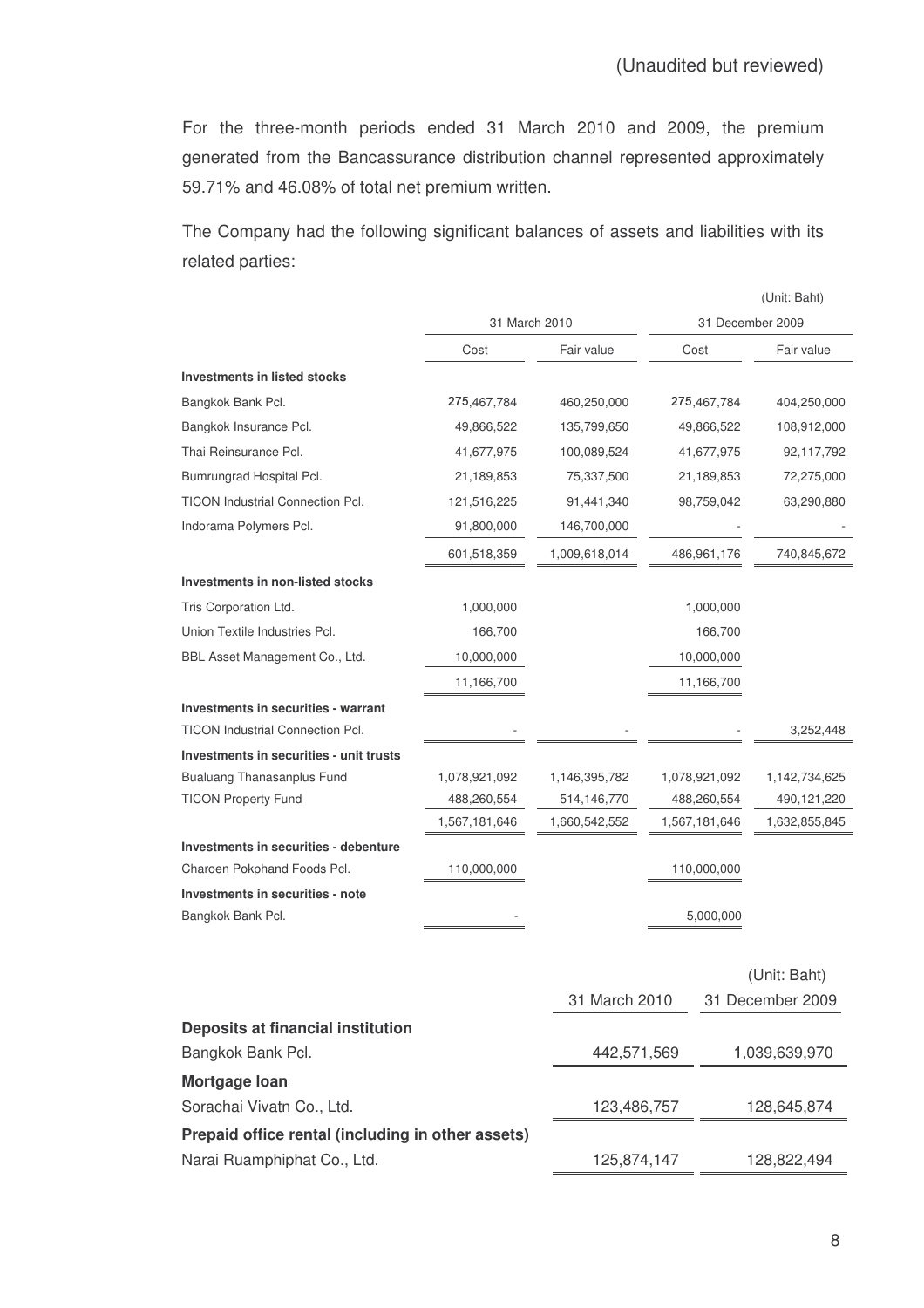|                                                                            |               | (Unit: Baht)     |  |  |
|----------------------------------------------------------------------------|---------------|------------------|--|--|
|                                                                            | 31 March 2010 | 31 December 2009 |  |  |
| Claim payables (including in unpaid policy benefits)                       |               |                  |  |  |
| Bumrungrad Hospital Pcl.                                                   | 3,014,342     | 3,715,348        |  |  |
| The Phyathai 1 Hospital Co., Ltd.                                          | 1,867,700     | 2,084,270        |  |  |
| The Phyathai 2 Hospital Co., Ltd.                                          | 2,622,796     | 3,494,984        |  |  |
| The Phyathai 3 Hospital Co., Ltd.                                          | 2,024,674     | 1,653,957        |  |  |
|                                                                            | 9,529,512     | 10,948,559       |  |  |
| Due to reinsurer                                                           |               |                  |  |  |
| Thaire Life Assurance Co., Ltd.                                            | 205,819       | 864,248          |  |  |
| Accrued commission and brokerage expenses (including in other liabilities) |               |                  |  |  |
| Bangkok Bank Pcl.                                                          | 272,853,089   | 209,796,568      |  |  |
| Accrued office rental and services charge (including in other liabilities) |               |                  |  |  |
| Bangkok Insurance Pcl.                                                     | 74,445        | 69,086           |  |  |
| Sorachai Vivatn Co., Ltd.                                                  | 278           | 128              |  |  |
| Rajburi Sugar Co., Ltd.                                                    | 56,387        | 60,024           |  |  |
| Narai Ruamphiphat Co., Ltd.                                                |               | 62,390           |  |  |
| Bangkok Business Building (1987) Co., Ltd.                                 | 75,409        | 62,454           |  |  |
| Bumrungrad Hospital Pcl.                                                   |               | 184,835          |  |  |
| The Phayathai 1 Hospital Co., Ltd.                                         |               | 10,800           |  |  |
| The Phayathai 2 Hospital Co., Ltd.                                         |               | 73,080           |  |  |
| The Phayathai 3 Hospital Co., Ltd.                                         |               | 40,930           |  |  |
|                                                                            | 206,519       | 563,727          |  |  |

# **Directors and management's remuneration**

During the three-month period ended 31 March 2010, the Company paid salaries, bonuses, meeting allowances, contributions to the provident fund and others to its directors and management totaling Baht 8.96 million (2009: Baht 9.38 million).

In addition, the Company has allocated 20 warrants to its employees without charge. The details of the warrants are presented in Note 14 to the financial statements.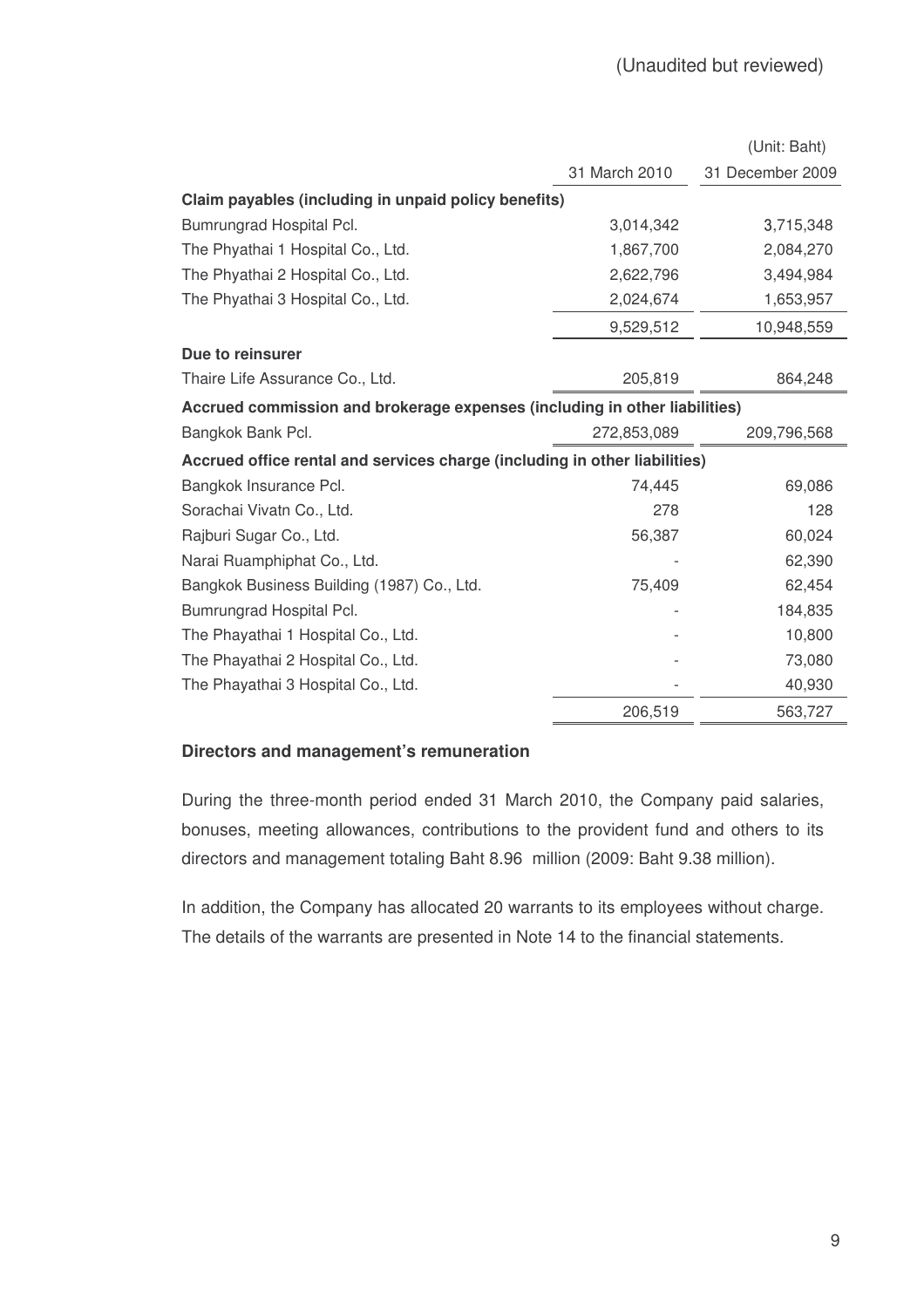# **7. Cash and cash equivalents**

Cash and cash equivalents as reflected in the cash flow statements consist of the followings:

|                                               |                | (Unit: Baht)    |
|-----------------------------------------------|----------------|-----------------|
|                                               | 31 March 2010  | 31 March 2009   |
| Cash                                          | 4,223,007      | 3,037,957       |
| Deposits at banks with no fixed maturity date | 469,158,024    | 344,218,261     |
| Deposits at banks with fixed maturity date    |                |                 |
| and negotiable certificates of deposits       | 300,000,000    | 3,310,000,000   |
| Total cash and deposits at financial          |                |                 |
| institutions                                  | 773,381,031    | 3,657,256,218   |
| Short-term investment with original maturity  |                |                 |
| within 3 months                               | 10,995,076,508 | 1,314,208,231   |
| Less: Deposits at financial institutions      |                |                 |
| with maturity of more than 3 months           | (300,000,000)  | (3,205,000,000) |
| Cash and cash equivalents                     | 11,468,457,539 | 1,766,464,449   |

# **8. Premises and equipment**

Movements of premises and equipment account during the three-month period ended 31 March 2010 are summarised below.

|                                                           | (Unit: Baht)   |
|-----------------------------------------------------------|----------------|
| Net book value as at 1 January 2010                       | 334, 147, 684  |
| Acquisitions during period - at cost                      | 18,457,920     |
| Disposals during period - net book value at disposal date | (372, 124)     |
| Depreciation for period                                   | (15, 945, 575) |
| Net book value as at 31 March 2010                        | 336,287,905    |

# **9. Premium due and uncollected**

The balances of premium due and uncollected are classified in relation to the grace period granted on the condition of the policy, as follows:

|                                   | 31 March 2010 | 31 December 2009 |
|-----------------------------------|---------------|------------------|
| Grace period not exceeded         | 1,558,632,706 | 1,099,993,818    |
| Grace period exceeded             | 201,242,602   | 35,279,182       |
| Total premium due and uncollected | 1,759,875,308 | 1,135,273,000    |

(Unit: Baht)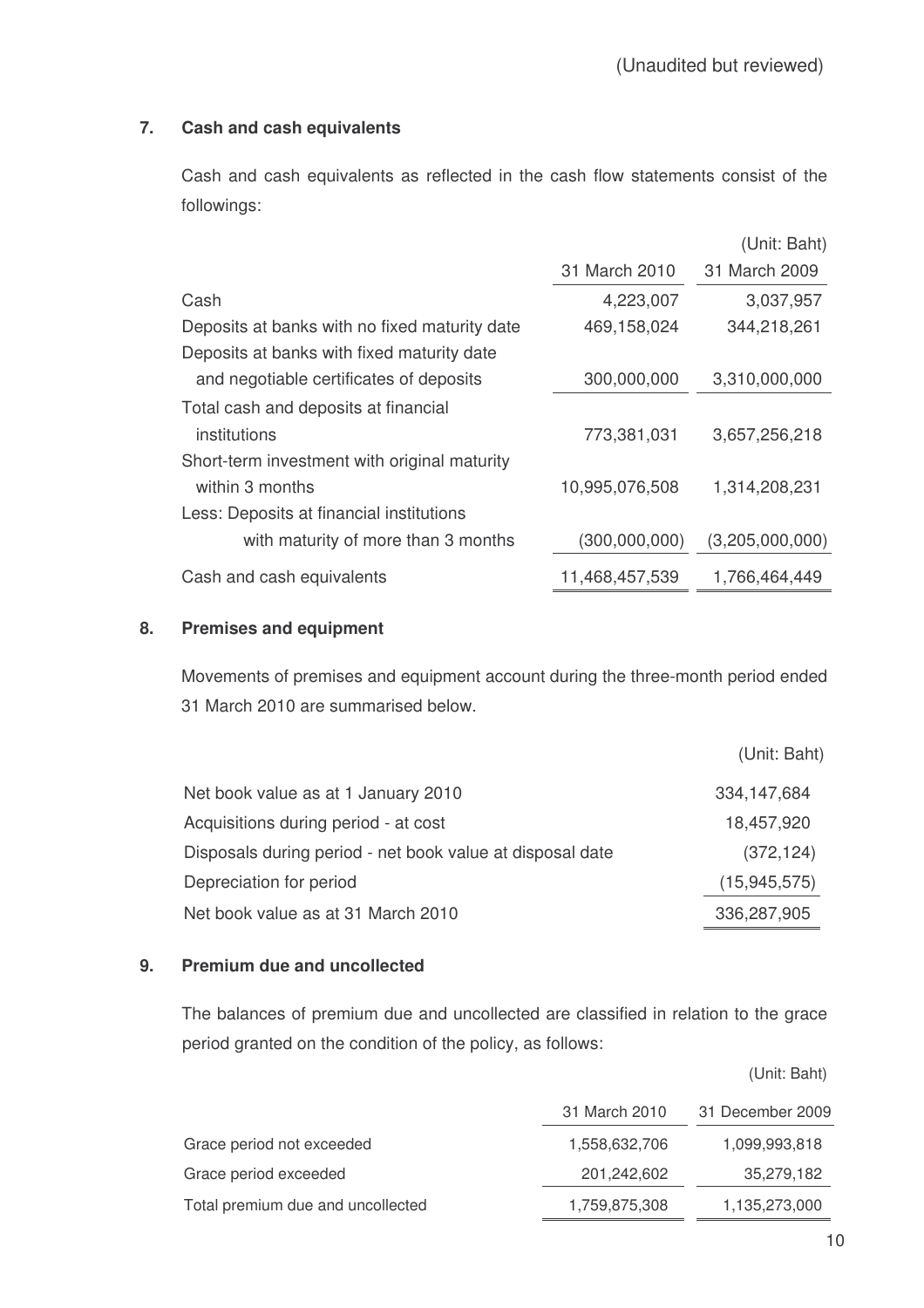# **10 Other assets**

(Unit: Baht)

|                                              | 31 March 2010 | 31 December 2009 |
|----------------------------------------------|---------------|------------------|
| Prepaid rental expenses                      | 125,874,147   | 128,822,493      |
| Account receivable from sales of investments | 26,142,437    | 4,909,350        |
| Prepaid expenses                             | 38,066,838    | 25,290,230       |
| <b>Deposits</b>                              | 15,996,846    | 16,827,141       |
| <b>Others</b>                                | 11,483,151    | 9,302,534        |
| Total                                        | 217,563,419   | 185, 151, 748    |

# **11. Other liabilities**

(Unit: Baht)

|                                                   | 31 March 2010 | 31 December 2009 |
|---------------------------------------------------|---------------|------------------|
| Accrued commission expenses                       | 563,379,503   | 548,414,192      |
| Accrued expenses                                  | 218,258,568   | 286,264,491      |
| Withholding tax payable                           | 26,642,880    | 31,589,219       |
| Premium received for policies not yet approved    | 424,809,083   | 82,233,741       |
| Amounts received awaiting transfer                | 209, 152, 503 | 83,861,356       |
| Unpaid benefits to life policies exempted premium | 86,703,180    | 86,317,389       |
| Forward contracts payables                        | 10,959,400    | 15,354,900       |
| <b>Others</b>                                     | 57,213,182    | 48,953,522       |
| Total                                             | 1,597,118,299 | 1,182,988,810    |

## **12. Assets pledged with registrar**

As at 31 March 2010 and 31 December 2009, the following assets have been pledged with the Registrar of the Office of Insurance Commission in accordance with the Life Assurance Act.

|                        |               | (Unit: Baht)     |
|------------------------|---------------|------------------|
|                        | 31 March 2010 | 31 December 2009 |
| State enterprise bonds | 20,000,000    | 20,000,000       |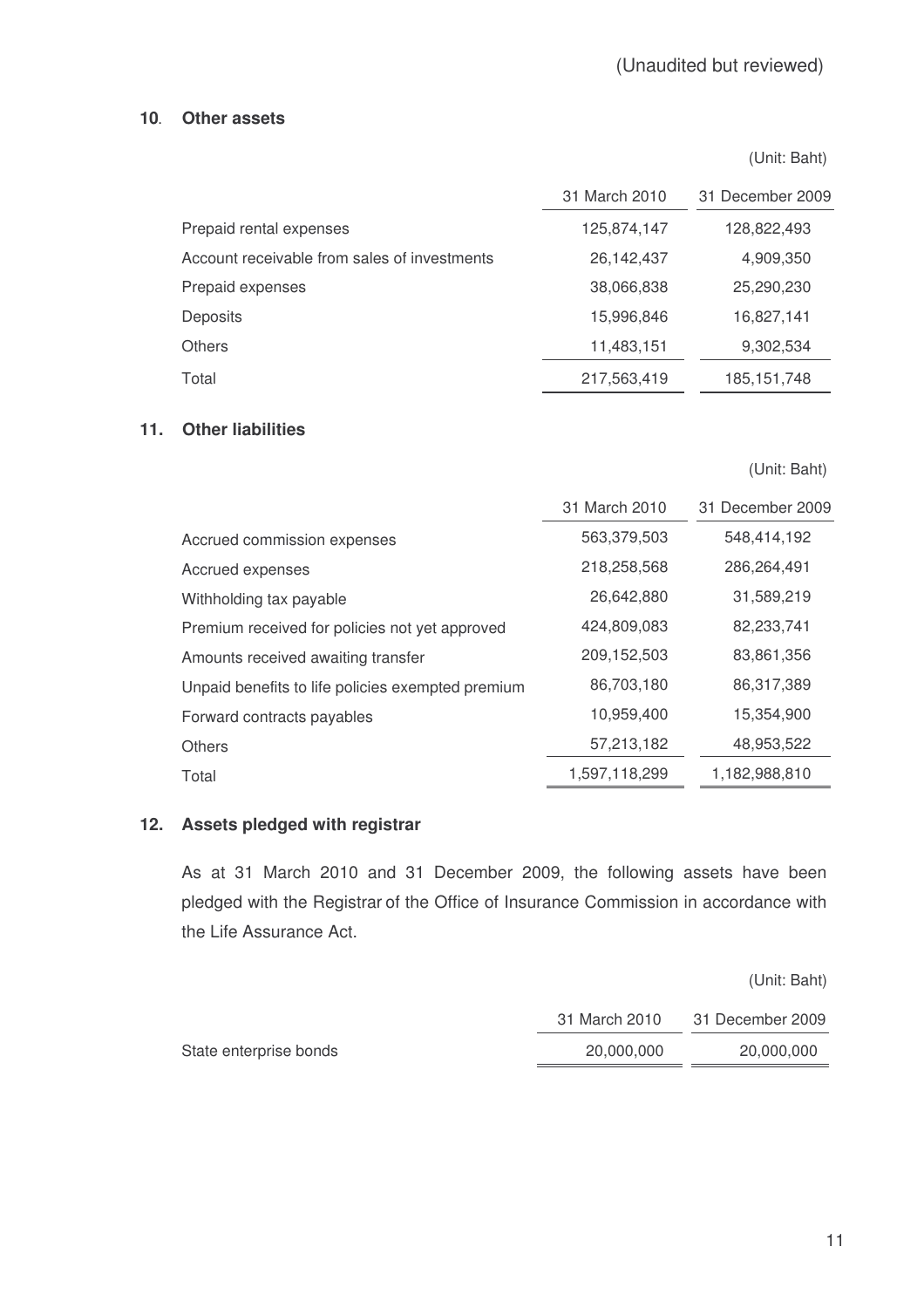## **13. Assets reserve with registrar**

As at 31 March 2010 and 31 December 2009, the following assets have been pledged as life assurance policy reserve with the Registrar of the Office of Insurance Commission in accordance with the Life Assurance Act.

(Unit: Baht)

|                        | 31 March 2010  | 31 December 2009 |
|------------------------|----------------|------------------|
| Government bonds       | 4,513,401,556  | 4,516,546,937    |
| State enterprise bonds | 5,949,135,022  | 5,950,251,426    |
| Total                  | 10,462,536,578 | 10,466,798,363   |

#### **14. Warrants**

On 23 November 2007, Extraordinary General Meeting No. 2 of the Company's shareholders passed a resolution approving the issuance of 20 million registered and non-transferrable warrants to subscribe to the Company's ordinary shares. Employees can exercise their rights for the first time 3 years after the subscription date. As at 31 March 2010, the Company is allotted the warrants to employees as follow:

| Approved by                      | Allocated warrants  | Unallocated warrants |
|----------------------------------|---------------------|----------------------|
| The Executive Board of Directors | 11.50 million units | 8.50 million units   |
| of the Company, on 29 May 2008   |                     |                      |
| the Board of Directors of        | 1.35 million units  | 7.15 million units   |
| the Company, on 14 August 2009   |                     |                      |

These warrants expire 5 years from the issue date or on the termination date of employment, if earlier. The exercise ratio is 1 warrant to 1 new ordinary share and the exercise price is the public offering price.

## **15. Earning per share**

Basic earnings per share is calculated by dividing the net income for the period by the weighted average number of ordinary shares in issue during the period.

Diluted earnings per share is calculated by dividing net income for the period by the weighted average number of ordinary shares in issue during the period plus the weighted average number of ordinary shares which would need to be issued to convert all dilutive potential ordinary shares into ordinary shares. The calculation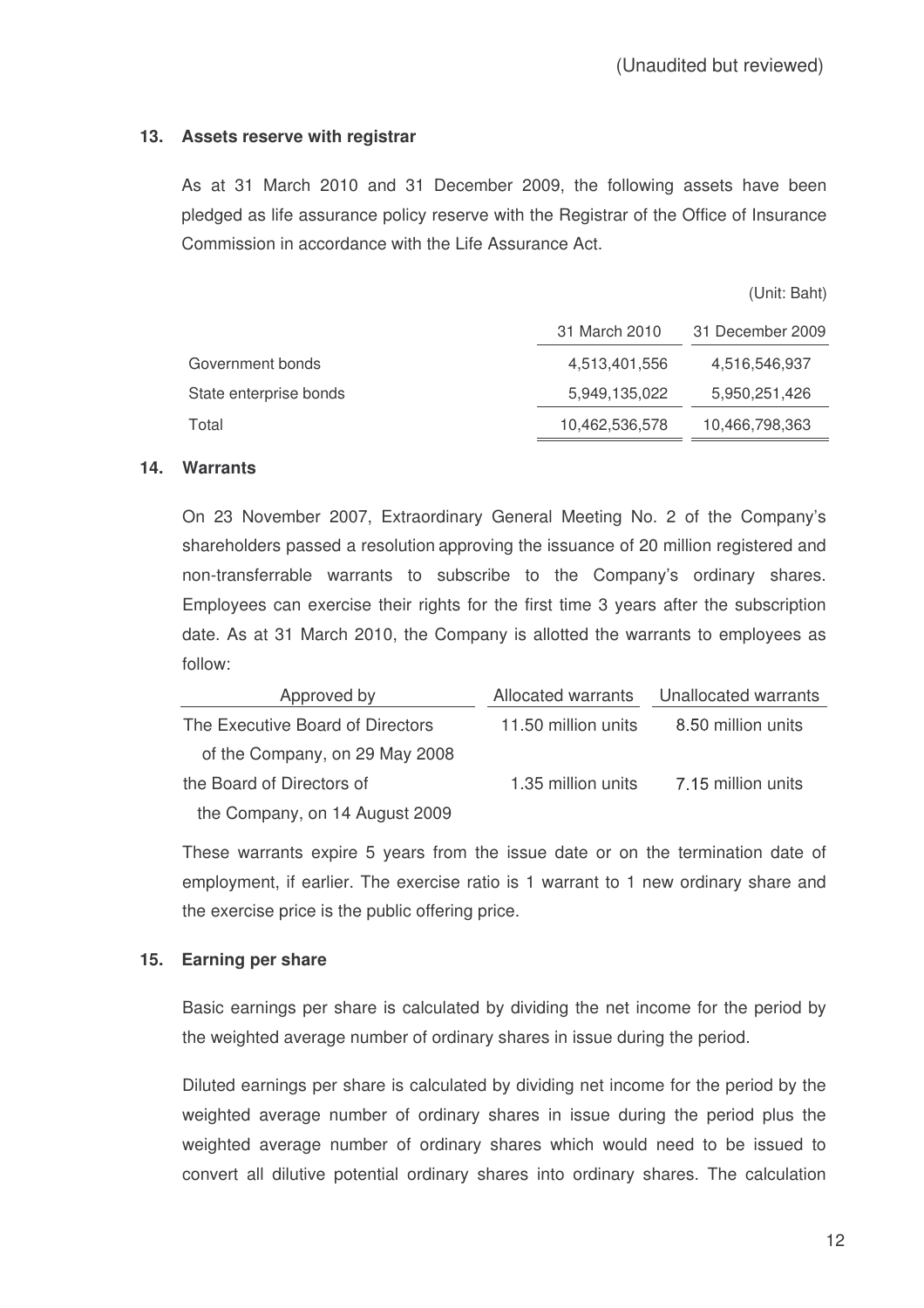assumes that the conversion took place either at the beginning of the year or on the date the potential ordinary shares were issued.

Basis earning per share and diluted earnings per share for the three-month periods ended 31 March 2010 and 2009 were calculated as follows:

|                             | Net income      |         | Weighted average number of |           | Earnings per |              |
|-----------------------------|-----------------|---------|----------------------------|-----------|--------------|--------------|
|                             | (Thousand Baht) |         | shares (Thousand shares)   |           |              | share (Baht) |
|                             | 2010            | 2009    | 2010                       | 2009      | 2010         | 2009         |
| Basic earnings per share    |                 |         |                            |           |              |              |
| Net income                  | 440,743         | 556,329 | 1,200,000                  | 1,000,000 | 0.367        | 0.556        |
| Dilutive effect of warrants |                 |         | 5,412                      |           |              |              |
| Diluted earnings per share  |                 |         |                            |           |              |              |
| Net income of ordinary      |                 |         |                            |           |              |              |
| shareholder assuming the    |                 |         |                            |           |              |              |
| conversion of warrants to   |                 |         |                            |           |              |              |
| ordinary shares             | 440.743         | 556.329 | 1,205,412                  | 1.000.000 | 0.366        | 0.556        |

# **16. Commitments**

The Company has entered into several lease agreements in respect of the lease of office building space, motor vehicles and equipment. The terms of the agreements are generally between 3 and 24 years for lease of building space and are generally between 1 and 5 years for lease of motor vehicles and equipments. Operating lease agreements can not be cancelled.

As at 31 March 2010, the Company has outstanding commitments as follows:

Unit: Million Baht

|                            | Pay within |             |         |        |
|----------------------------|------------|-------------|---------|--------|
|                            | 1 year     | 1 - 5 years | 5 years | Total  |
| Operating lease agreements | 27.75      | 19.54       | 5.40    | 52.69  |
| Services agreements        | 31.28      | 35.98       | 18.00   | 85.26  |
| Total                      | 59.03      | 55.52       | 23.40   | 137.95 |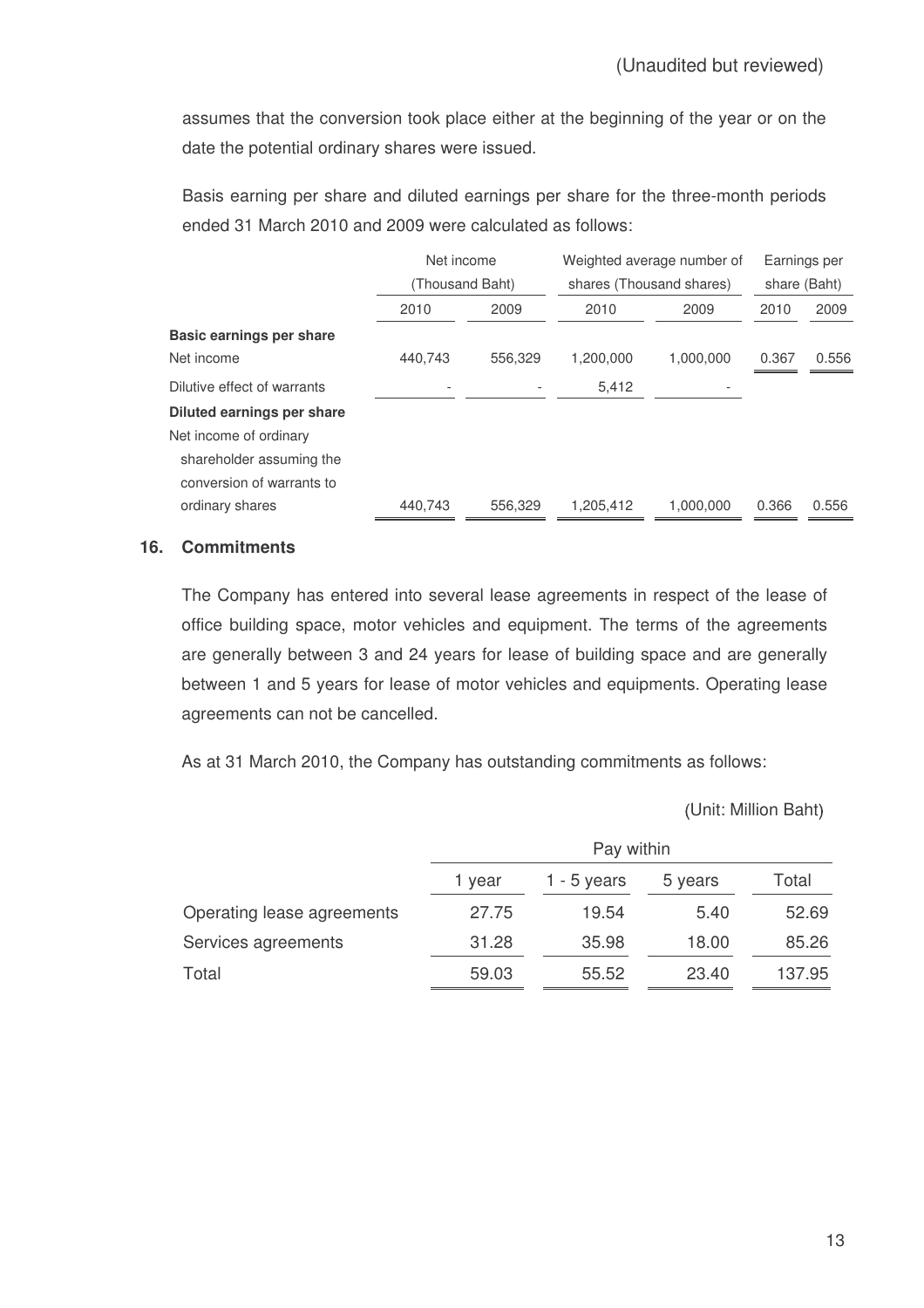As at 31 December 2009, the Company has outstanding commitments as follows:

Unit: Million Baht

|                            | Pay within |             |         |        |
|----------------------------|------------|-------------|---------|--------|
|                            | 1 vear     | 1 - 5 years | 5 years | Total  |
| Operating lease agreements | 28.87      | 25.60       | 5.64    | 60.11  |
| Services agreements        | 33.17      | 41.05       | 18.78   | 93.00  |
| Total                      | 62.04      | 66.65       | 24.42   | 153.11 |

## **17. Contingent liabilities**

As at 31 March 2010, the Company has been sued for damaged totaling approximately Baht 32.59 million (31 December 2009: Baht 25.83 million) as insurer. The outcomes of these causes have not yet been finalised. The Company did not set up for the above liabilities due to the uncertainly of the outcome.

#### **18. Financial information by segment**

The Company's operations involve a single industry segment in life insurance and are carried on in the single geographic area in Thailand. As a result, all of the revenues, operating profits and assets as reflected in these financial statements pertain to the aforementioned industry segment and geographic area.

## **19. Financial instruments**

## **19.1 Financial risk management**

#### **Credit risk**

Concentrations of the credit risk with respect to loans and premiums due and uncollected are insignificant due to the large number of customers comprising the customer base and their dispersion across different industries and geographic regions in Thailand. The maximum exposure to credit risk is the book value of assets as presented in balance sheet.

There is insignificant risk from policy loans since the sum that the Company has lent to insured parties is less than cash value of their policies with the Company. The maximum value of the risk arising from secured loans is the amount of the loan less the value which the Company is able to derive from the assets placed as collateral.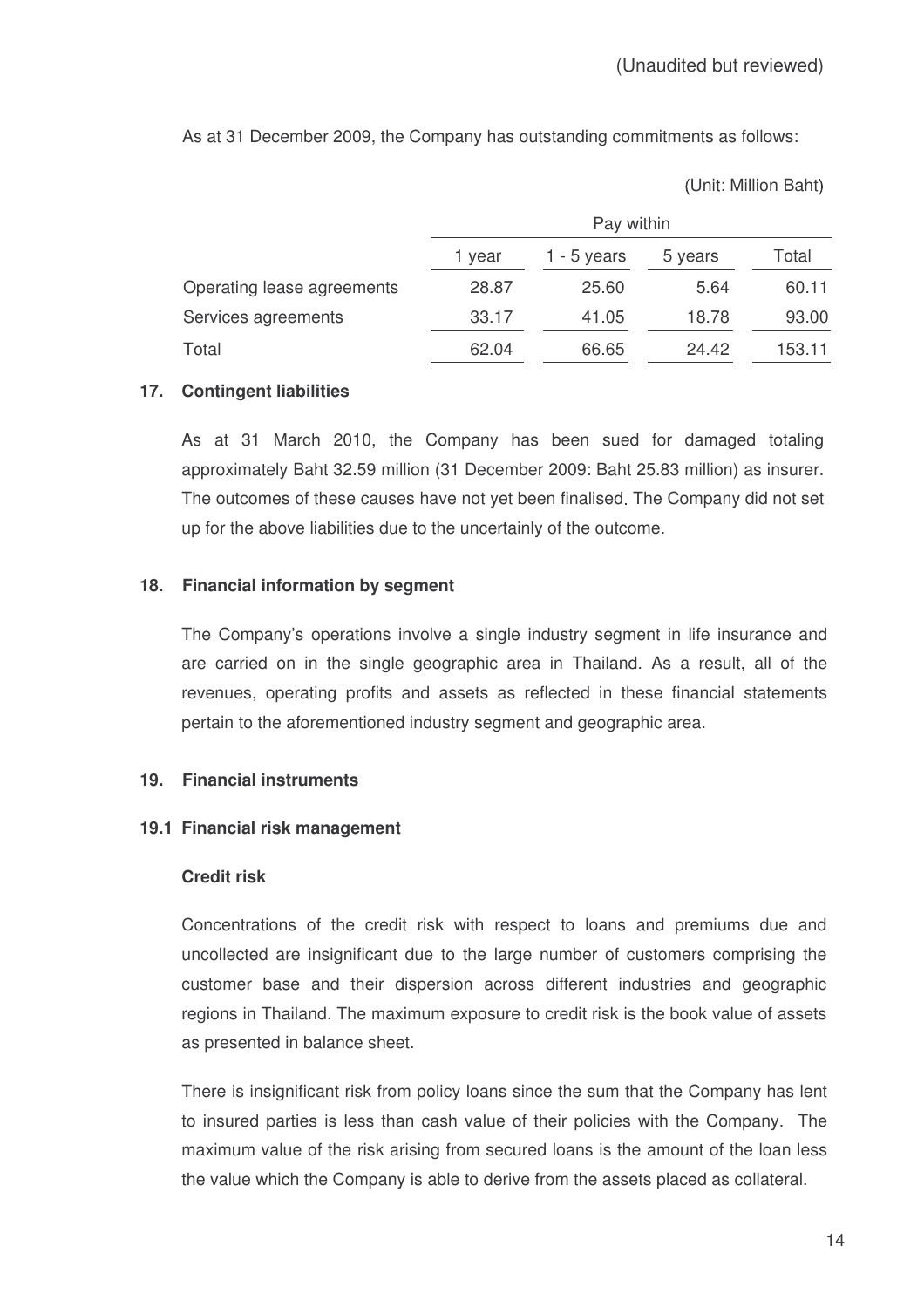#### **Interest rate risk**

The Company's exposure to interest rate risk relates primarily to its deposits at financial institutions, investments in securities and loans. However, since most of the Company's financial assets bear fixed interest rates which are close to the market rate, the Company does not use derivatives to manage its interest rate risk.

Significant financial assets as at 31 March 2010 classified by type of interest rates are summarised in the table below.

(Unit: Baht)

|                                    | Balance as at 31 March 2010           |             |                     |
|------------------------------------|---------------------------------------|-------------|---------------------|
|                                    | No interest<br>Floating interest rate |             | Fixed interest rate |
| Deposits at financial institutions | 173,614,085                           | 299,766,946 | 300,000,000         |
| Investments in securities - net    |                                       |             |                     |
| <b>Bonds</b>                       |                                       |             | 45, 167, 695, 343   |
| <b>Treasury billss</b>             |                                       |             | 254,717,246         |
| <b>Notes</b>                       |                                       |             | 5,270,637,979       |
| <b>Debentures</b>                  |                                       |             | 7,741,887,560       |
| Loans - net                        |                                       | 32,305,090  | 1,911,940,400       |
| Total                              | 173,614,085                           | 332,072,036 | 60,646,878,528      |

Financial assets that carry fixed interest rates further classified based on the maturity date, or the repricing date if this occurs before the maturity date.

|                                    |                |               |                          |                   | (Unit: Baht)                |
|------------------------------------|----------------|---------------|--------------------------|-------------------|-----------------------------|
|                                    | Within         |               |                          |                   | Average                     |
|                                    | 1 year         | $1 - 5$ years | Over 5 years             | Total             | interest rate               |
|                                    |                |               |                          |                   | $(% \mathbb{R}^2)$ (% p.a.) |
| Deposits at financial institutions | ۰              | 300,000,000   | $\overline{\phantom{a}}$ | 300,000,000       | 5.35                        |
| Investments in securities - net    |                |               |                          |                   |                             |
| <b>Bonds</b>                       | 9,015,744,763  | 6,871,614,800 | 29,280,335,780           | 45, 167, 695, 343 | 5.21                        |
| <b>Treasury bills</b>              | 254,717,246    |               |                          | 254,717,246       | 1.17                        |
| <b>Notes</b>                       | 2,365,637,979  | 395,000,000   | 2,510,000,000            | 5,270,637,979     | 3.54                        |
| <b>Debentures</b>                  | 360,945,476    | 2,155,136,949 | 5,225,805,135            | 7,741,887,560     | 5.73                        |
| Loans - net                        | 886,139        | 16,073,861    | 1,894,980,400            | 1,911,940,400     | $6.88 - 8$                  |
| Total                              | 11,997,931,603 | 9,737,825,610 | 38,911,121,315           | 60,646,878,528    |                             |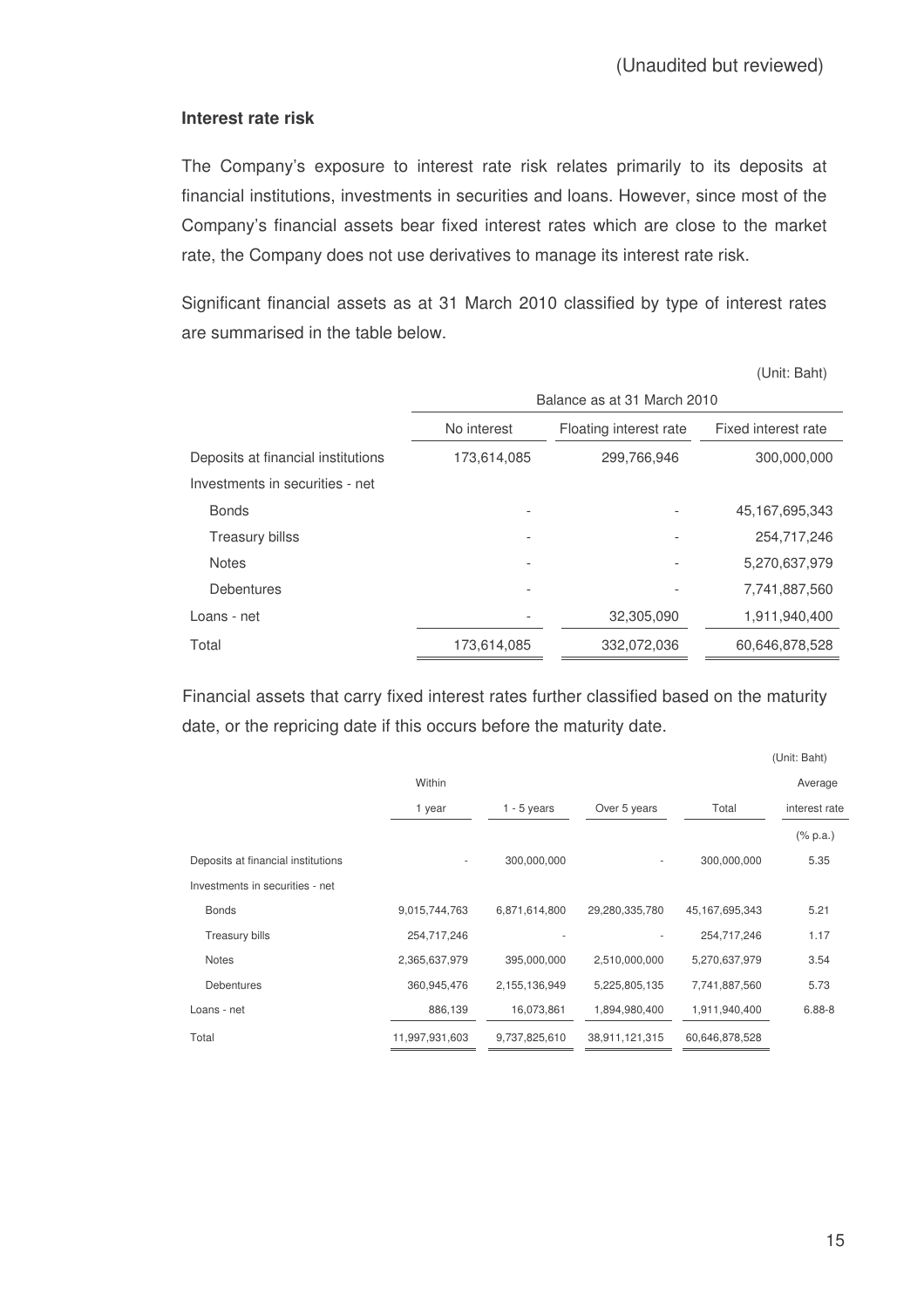# **Foreign currency risk**

The Company's significant exposure to foreign currency risk is in respect of its investments in bonds and unit trusts which are denominated in foreign currencies and reinsurance with foreign reinsurers. The Company utilises forward exchange contracts to manage the risk.

As at 31 March 2010, the balances of financial assets denominated in foreign currencies are summarised below.

|                  |                  | Average exchange rate              |
|------------------|------------------|------------------------------------|
| Foreign currency | Financial assets | as at 31 March 2010                |
|                  | (Million)        | (Baht per 1 foreign currency unit) |
| US dollar        | 64.50            | 32.22                              |

Foreign exchange contracts outstanding at 31 March 2010 are summarised below.

| Foreign currency | Bought amount | Contractual exchange rate bought   |
|------------------|---------------|------------------------------------|
|                  | (Million)     | (Baht per 1 foreign currency unit) |
| US dollar        | 64.50         | 33.27 - 41.00                      |

## **19.2 Fair value**

A fair value is the amount for which an asset can be exchanged or a liability settled between knowledgeable, willing parties in an arm's length transaction. The fair value is determined by depending on the nature of the instrument.

The fair value is determined by reference to the market price of the financial instrument or by using an appropriate valuation technique, depending on the nature of the instrument.

The following methods and assumptions were used by the Company in estimating the fair values of financial instruments: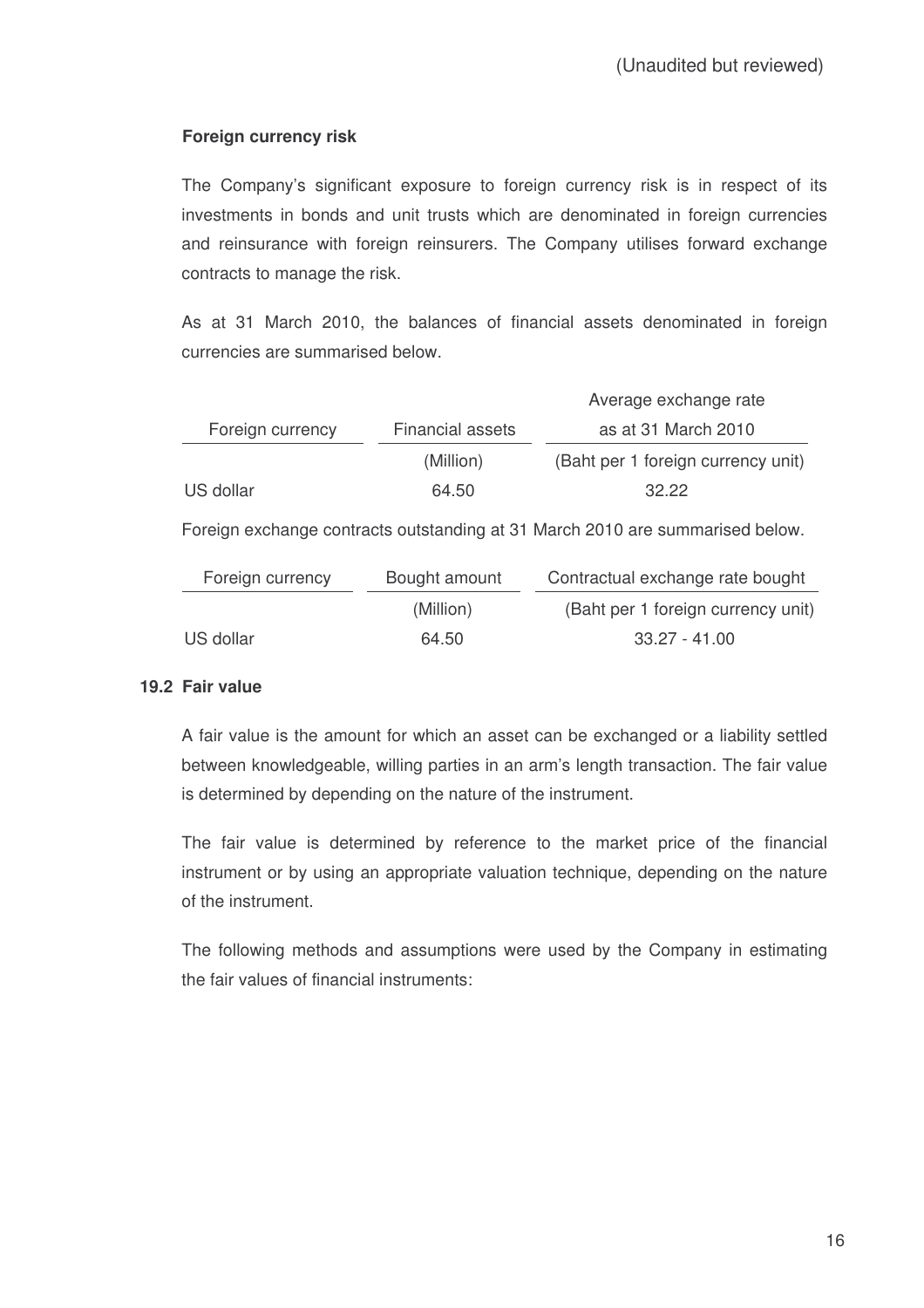## **Investments in securities**

The fair values of listed securities are based on their quoted market prices.

The fair values of other securities cannot be properly calculated, and therefore no disclosure is made.

The fair values of deposits at financial institutions, bonds, treasury bills, debentures and notes with maturity periods of less than 90 days are based on their carrying values. For those with maturity periods longer than 90 days, fair values are estimated using a discounted cash flow analysis based on the current interest rate and the remaining period to maturity.

The fair value of debt securities in the form of embedded derivatives are based on the calculations made by the issuers.

## **Policy loans**

The fair value of policy loan is based on the amount presented in the balance sheet.

As at 31 March 2010, the aggregate carrying values of the Company's financial instruments which are significantly different from their aggregate fair values can be defined as follows:

Unit: Baht

|                                         | Carrying value<br>Fair value |                         |
|-----------------------------------------|------------------------------|-------------------------|
| <b>Held-to-maturity debt securities</b> |                              |                         |
| Bonds - net                             | 43,888,209,768               | 46,455,665,634          |
| <b>Treasury bills</b>                   | 254,717,246                  | 254,729,380             |
| Debenture - net                         | 7,636,048,709                | 8,166,699,914           |
| Investments in notes in Note 4 (a)      | 1,000,000,000                | 1,045,228,078           |
| (exclusion of put option)               |                              |                         |
| Investments in notes in Note 4 (b)      | 1,510,000,000                | 1,839,064,397           |
| Investments in promissory notes         | 2,760,637,979                | the proper value cannot |
|                                         |                              | be calculated           |

The Company has recorded the above bonds, treasury bills, debentures and notes at their book values because the Company intends to hold the investments to maturity.